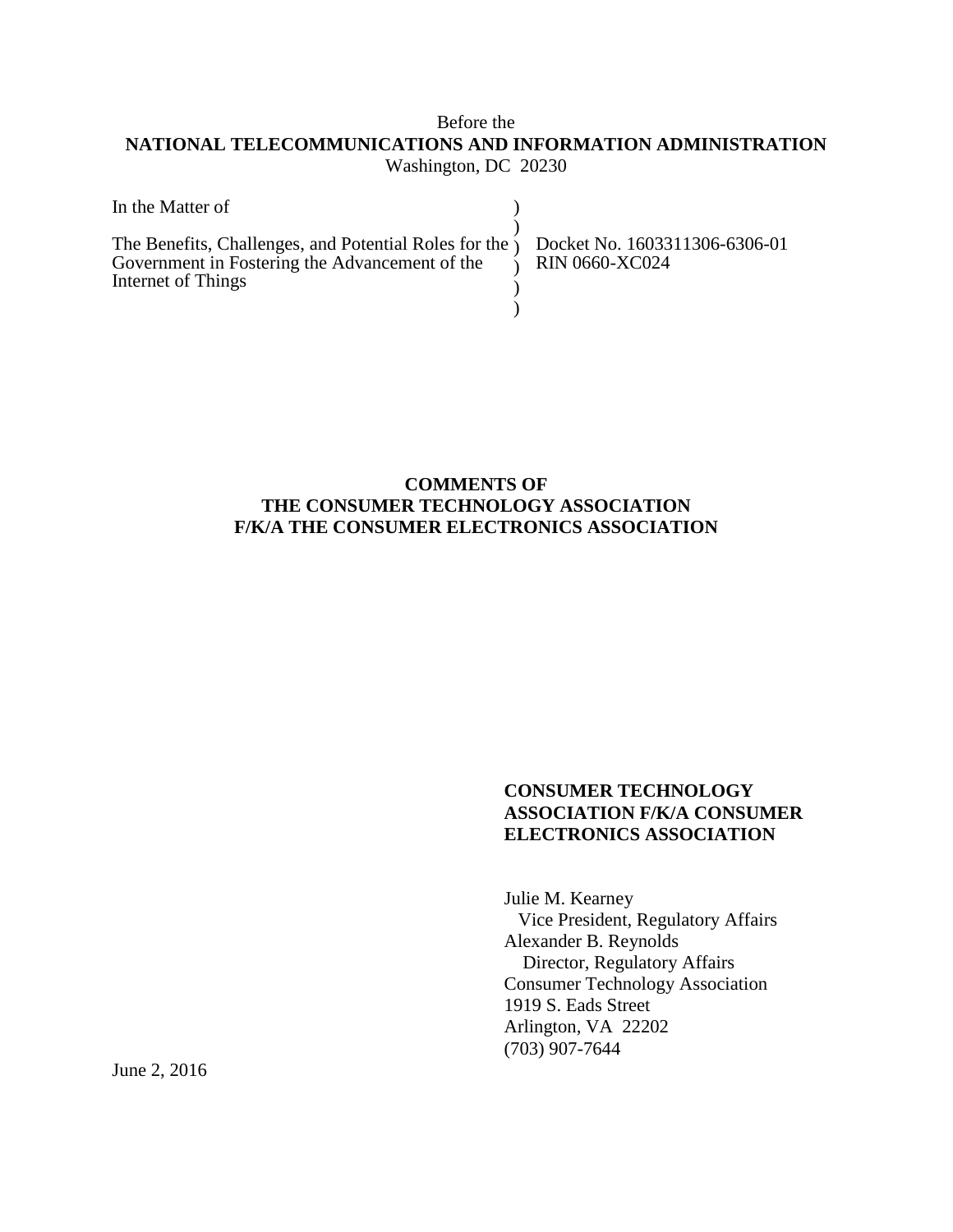# **Table of Contents**

| I.             |                                                                                                                                                                                                                                                                                                                                                                                                                       |     |
|----------------|-----------------------------------------------------------------------------------------------------------------------------------------------------------------------------------------------------------------------------------------------------------------------------------------------------------------------------------------------------------------------------------------------------------------------|-----|
| II.            |                                                                                                                                                                                                                                                                                                                                                                                                                       |     |
|                |                                                                                                                                                                                                                                                                                                                                                                                                                       |     |
|                | B. Definition to Use in Examining the IoT Landscape (Question 2); Ways to Divide or<br>Classify the IoT Landscape to Improve the Precision with which Public Policy Issues<br>are Discussed; Benefits or Limitations of Using Such Classifications (Question 4)7                                                                                                                                                      |     |
|                | C. Current or Planned Laws, Regulations, and/or Policies that Apply to IoT (Question 3) 8                                                                                                                                                                                                                                                                                                                             |     |
|                |                                                                                                                                                                                                                                                                                                                                                                                                                       |     |
|                | E. Factors the Department and Government More Generally Should Consider When                                                                                                                                                                                                                                                                                                                                          |     |
|                | F. Role of Government in Bolstering and Protecting Availability and Resiliency of                                                                                                                                                                                                                                                                                                                                     |     |
|                | G. How Government Should Quantify and Measure the IoT Sector (Question 11); How<br>Government Should Measure the Economic Impact of IoT (Question 12)14                                                                                                                                                                                                                                                               |     |
|                | H. Impact of the Growth of IoT on the U.S. Workforce and Potential Benefits for                                                                                                                                                                                                                                                                                                                                       |     |
| $\mathbf{I}$ . | How Government Should Address the Main IoT Policy Issues (Question 15) 16                                                                                                                                                                                                                                                                                                                                             |     |
| J.             | How Government Should Address IoT Cybersecurity and Privacy Concerns                                                                                                                                                                                                                                                                                                                                                  |     |
|                | K. Ways that the IoT Affects and is Affected by Questions of Economic Equity                                                                                                                                                                                                                                                                                                                                          |     |
|                | L. Factors and Issues the Department Should Consider in its International Engagement                                                                                                                                                                                                                                                                                                                                  | .24 |
|                | M. IoT Policy Areas that Could be Appropriate for Multistakeholder Engagement; Role<br>the Department of Commerce Should Play in Addressing IoT Challenges and<br>Opportunities and Collaborating with Stakeholders; Government and Private Sector<br>Collaboration to Ensure that Infrastructure, Policy, Technology, and Investment are<br>Working Together to Fuel IoT Growth and Development (Questions 25-27) 25 |     |
|                |                                                                                                                                                                                                                                                                                                                                                                                                                       |     |
| III.           |                                                                                                                                                                                                                                                                                                                                                                                                                       |     |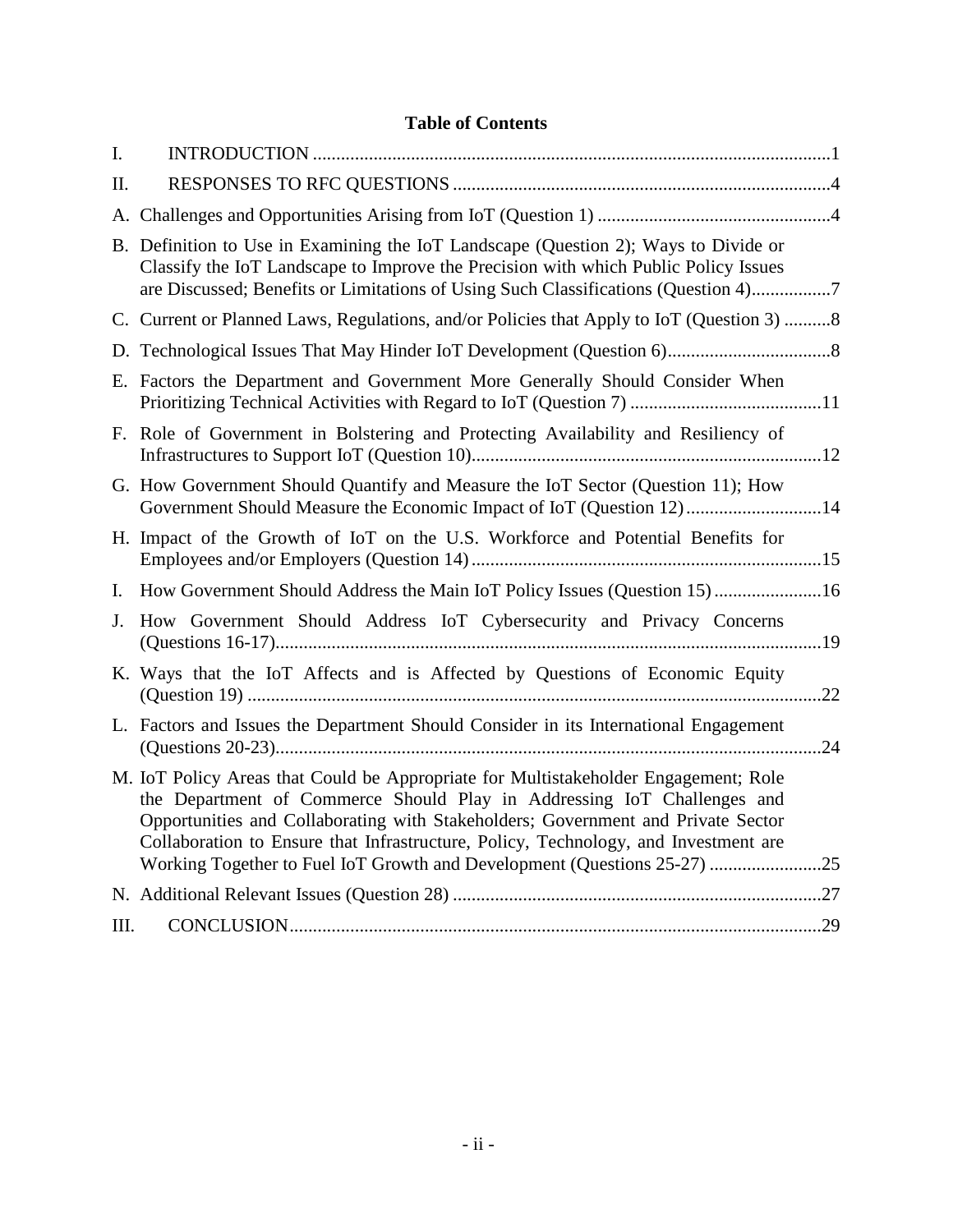#### Before the **NATIONAL TELECOMMUNICATIONS AND INFORMATION ADMINISTRATION** Washington, DC 20230

| In the Matter of                                                                                                                                                                      |  |
|---------------------------------------------------------------------------------------------------------------------------------------------------------------------------------------|--|
| The Benefits, Challenges, and Potential Roles for the ) Docket No. 1603311306-6306-01<br>Government in Fostering the Advancement of the $\gamma$ RIN 0660-XC024<br>Internet of Things |  |

#### **THE CONSUMER TECHNOLOGY ASSOCIATION F/K/A THE CONSUMER ELECTRONICS ASSOCIATION**

### <span id="page-2-0"></span>**I. INTRODUCTION**

The Consumer Technology Association ("CTA")<sup>[1](#page-2-1)</sup> applauds the Department of

Commerce ("Department") for its continued effort to promote the Internet of Things ("IoT"),

and, in particular, for issuing the above-captioned Request for Comment ("RFC")<sup>[2](#page-2-2)</sup> soliciting

input on how to develop a more cohesive federal government approach that will foster IoT

innovation and economic growth.<sup>[3](#page-2-3)</sup> CTA is proud to represent the companies whose products and

<span id="page-2-1"></span><sup>&</sup>lt;sup>1</sup> The Consumer Technology Association ("CTA")<sup>TM</sup>, formerly the Consumer Electronics Association ("CEA")®, is the trade association representing the \$285 billion U.S. consumer technology industry. More than 2,200 companies – 80 percent are small businesses and startups; others are among the world's best known brands – enjoy the benefits of CTA membership including policy advocacy, market research, technical education, industry promotion, standards development, and the fostering of business and strategic relationships. CTA also owns and produces  $CES^{\circledast}$  – the world's gathering place for all who thrive on the business of consumer technology. Profits from CES are reinvested into CTA's industry services.

<span id="page-2-2"></span><sup>2</sup> *The Benefits, Challenges, and Potential Roles for the Government in Fostering the Advancement of the Internet of Things*, Request for Public Comment, Docket No. 1603311306-6306-01, RIN 0660-XC024, 81 Fed. Reg. 19,956 (Apr. 6, 2016) ("RFC").

<span id="page-2-3"></span><sup>3</sup> *See* Davidson and Kinney, *supra*; *see also* Lawrence E. Strickling, Assistant Sec'y of Commerce for Commc'n and Info., Dep't of Commerce, Keynote Address at the Silicon Flatirons Conference on the Digital Broadband Migration: The Evolving Industry Structure of the Digital Broadband Landscape (Jan. 31, 2016) (indicating that the National Telecommunications and Information Administration, an agency within the Commerce Department, would issue a request for comment regarding whether there are policy areas related to the IoT that could be appropriate for multistakeholder engagement), [http://1.usa.gov/1sOUaVa.](http://1.usa.gov/1sOUaVa)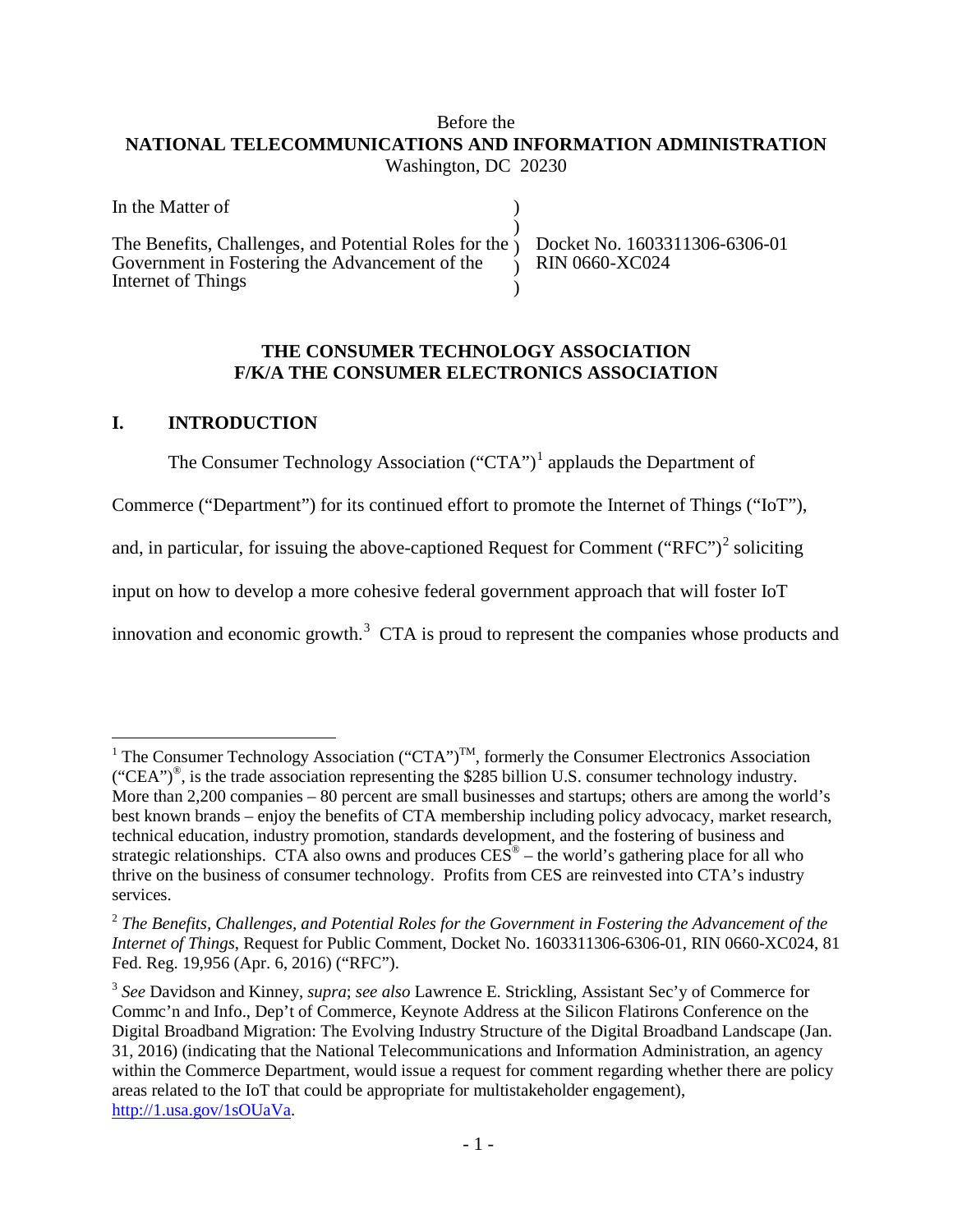services largely comprise the IoT and looks forward to working with the Department and other stakeholders on this initiative.

The RFC aptly recognizes that the IoT "has quickly become one of the most important technological trends of this decade. It touches almost every industry and will transform our lives and society worldwide."<sup>[4](#page-3-0)</sup> Indeed, whether you call it the "Internet of Things," the "Internet of Everything," the "Connected World," or just plain amazing, the rapidly expanding thread of connectivity among everyday objects via the Internet unquestionably is changing how the world works. Thermostats, refrigerators, and even whole factories of equipment can harness the power of the Internet to provide enormous personal, economic, and societal benefits—some we already see, and some are yet to be imagined. Today, consumer- and industrial-facing IoT applications save consumers and businesses time and expense, increase efficiency and productivity, promote public health and safety, and serve as key economic drivers that enhance the U.S. role as a global leader in technology.<sup>[5](#page-3-1)</sup>

Nowhere are the opportunities and promise of the IoT more evident than at the annual CES in Las Vegas, which is the most popular technology trade show in the world and arguably the most important annual innovation event worldwide. From around the globe, thousands of companies display an awe-inspiring vision of the future and showcase the latest and greatest IoT technologies. Walking the show floor in 2016, visitors saw a vision of the connected world that was jaw-dropping in its expanse and potential: multitudes of devices communicating with each other to improve quality of life across many metrics, with enormous potential to beneficially transform our lives and society. Its seamless connectivity, made possible by increased

<span id="page-3-0"></span> <sup>4</sup> Press Release, Dep't of Commerce, *U.S. Department of Commerce Seeks Comment on Potential Policy Issues Related to Internet of Things*, Apr. 5, 2016[, http://1.usa.gov/1ozo253](http://1.usa.gov/1ozo253) ("Comment Press Release").

<span id="page-3-1"></span><sup>&</sup>lt;sup>5</sup> *Id.* ("The explosive growth of connected devices promises both enormous benefits and complex challenges in areas such as health, safety, energy, security, and the environment.").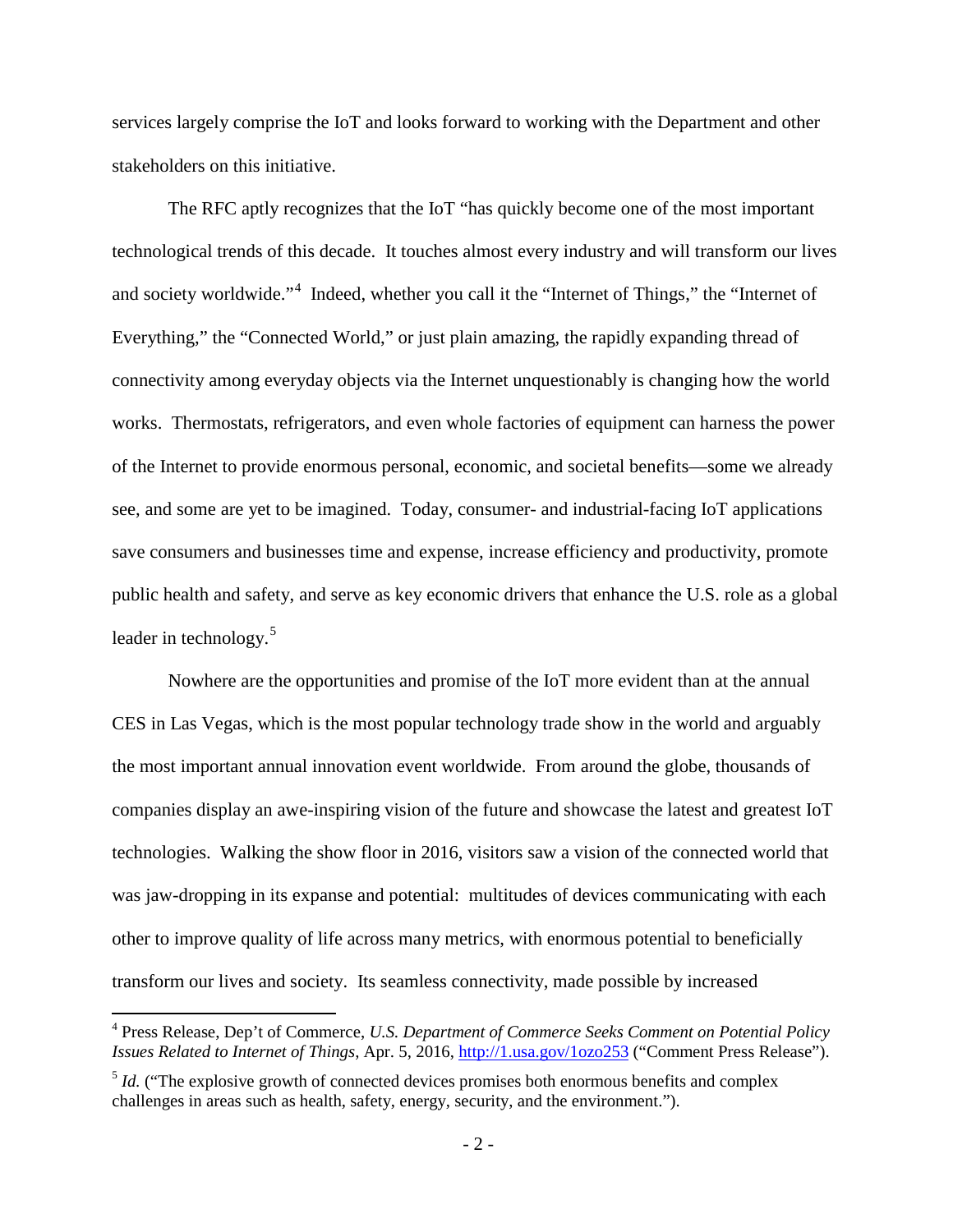processing power and tiny sensors, will enable machines and devices to respond to conditions and situations pursuant to parameters dictated by a consumer—for example, running the washing machine at a time of day when energy costs are low. The IoT connected world will improve energy conservation, efficiency, productivity, public safety, health, education, and more. It will enable more smart homes and appliances, smart cars, smart retail experiences, smart agriculture and manufacturing, and smart devices we cannot imagine today. These connected devices and machines will make our lives easier, safer, healthier, less expensive, and more productive.

This is just the beginning, and there is no telling what the future holds. As Assistant Secretary Strickling explains, "We are just beginning to see the exciting range of novel applications and connected devices emerging from the Internet of Things."<sup>[6](#page-4-0)</sup> Explosive gains in IoT connectivity and the lightning-fast speed of innovation in general are driving strong growth across countless tech categories, as well as sparking growth with new capabilities and new business models across multiple industry sectors. As highly sophisticated technology becomes more affordable and accessible, new innovations will help improve our safety, productivity, and entertainment. And the next evolution of the IoT will build on connections already in place. As products become smart and connected, consumers will be able to manage their lives and engage in work in ways that were not even imaginable a decade ago.

<span id="page-4-0"></span>The Department's green paper to be produced based on input responding to the RFC should recognize that policymakers must work *with* industry to ensure that any actions taken in the name of consumer protection do not inadvertently hamstring the myriad consumer-friendly IoT developments. Government must allow consumers and the market to decide IoT winners and losers, rather than dictating outcomes itself. Policymakers thus should focus on private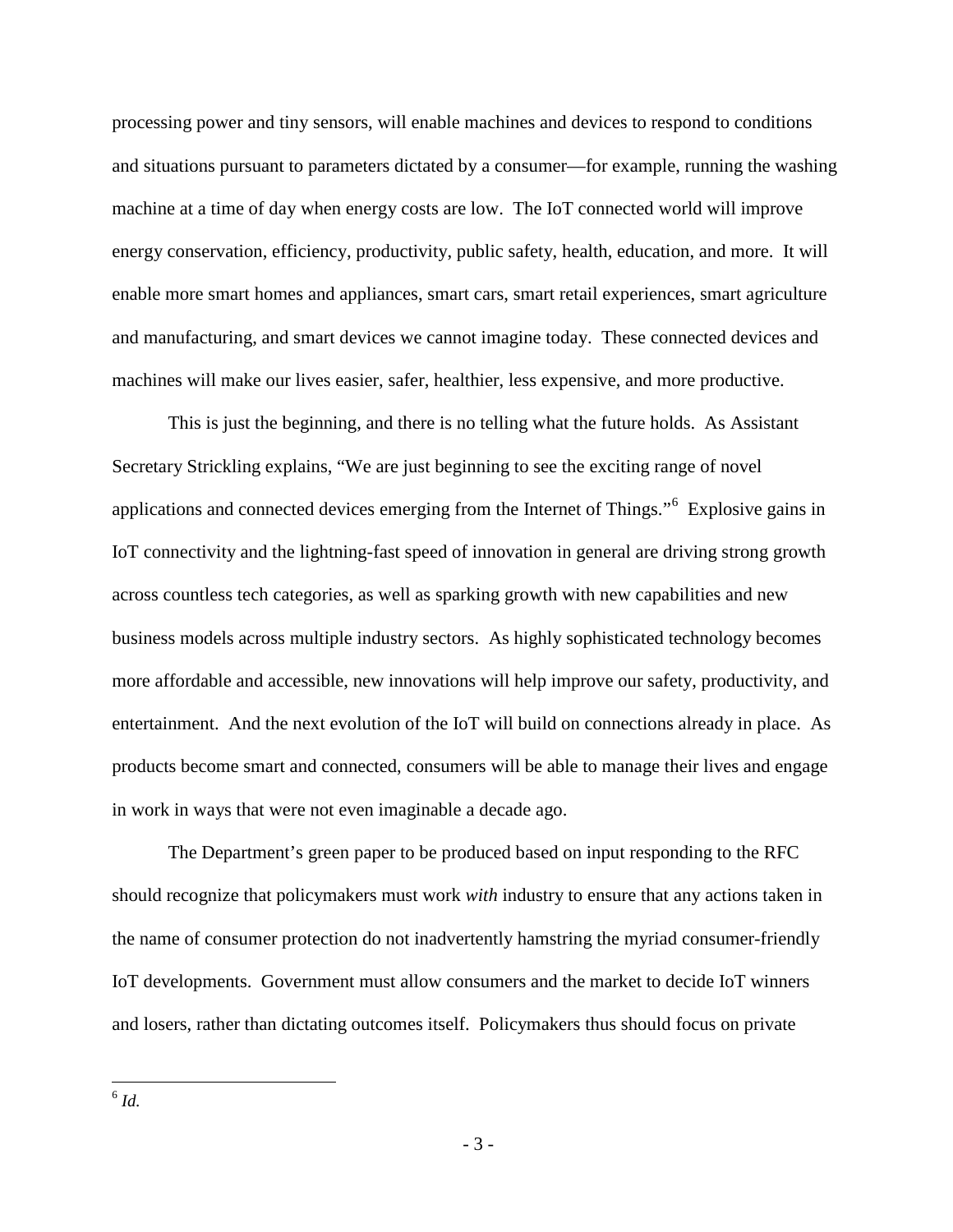sector, consensus-driven industry self-regulation, which has a proven history of minimizing consumer harms while maximizing flexibility to innovate, instead of government action that threatens to curb innovation.

In addition, policymakers should encourage and support growth and adoption of the IoT through efforts to spur research and development, lower effective tax rates, adopting immigration policies that allow U.S. companies to attract the best and brightest, and aggressively facilitating access to spectrum. The government can best promote consumer confidence and trust in the IoT under applicable *existing* statutes and regulations; these existing legislative and regulatory vehicles will ensure protection of consumer privacy, sensitive data, and network security.

#### <span id="page-5-1"></span><span id="page-5-0"></span>**II. RESPONSES TO RFC QUESTIONS**

### **A. Challenges and Opportunities Arising from IoT (Question 1)[7](#page-5-2)**

A significant challenge presented by the IoT is the current fragmented approach of federal government agencies toward its development. The RFC notes that a number of federal agencies—for example, the National Highway Traffic Safety Administration ("NHTSA") and the Food and Drug Administration ("FDA")—have already begun grappling with potential health, safety, and security issues arising from the connection of cars and medical devices to the Internet, while the Federal Trade Commission ("FTC") has identified consumer privacy and cybersecurity aspects of IoT and proposed some possible best practices, and the Administration is sponsoring grants for Smart Cites through no less than five agencies. Many of these efforts are critical to the long-term success of the IoT, but the fragmentation is potentially damaging.<sup>[8](#page-5-3)</sup>

<span id="page-5-2"></span> $<sup>7</sup>$  Section I, above, also discusses the opportunities and benefits of the IoT.</sup>

<span id="page-5-3"></span><sup>8</sup> *See* Darren Samuelsohn, *What Washington really knows about the Internet of Things*, Politico ("new networked-object technologies are covered by at least two dozen separate federal agencies—from the [FDA] to the National Highway Traffic Safety Administration ("NHTSA"), from aviation to agriculture—and more than 30 different congressional committees")[, http://politi.co/1Kk0usb.](http://politi.co/1Kk0usb)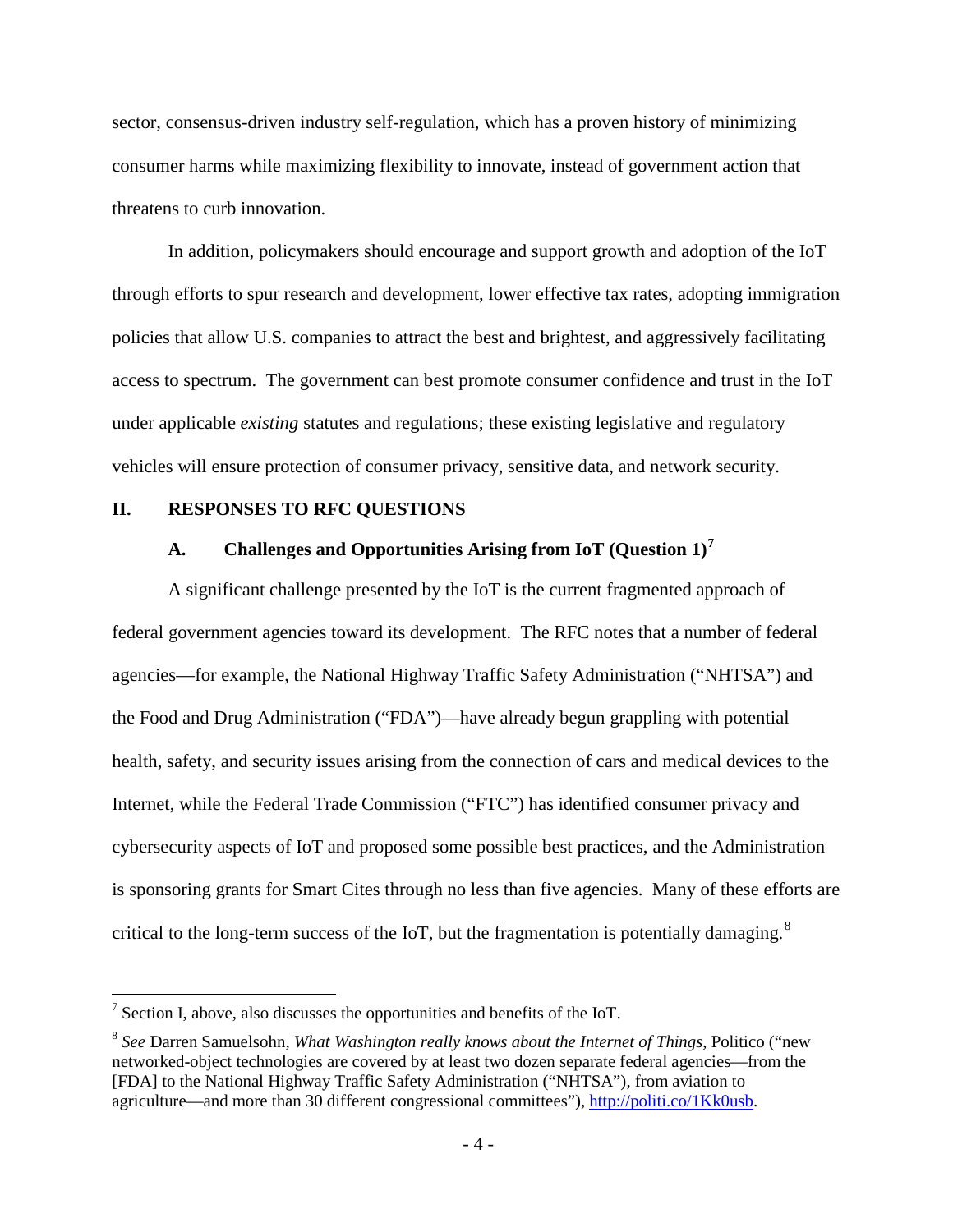This fragmentation and duplication of effort reflects the fact that, as the RFC notes, "some types of devices will fall into readily identifiable commercial or public sectors in their own right—for example, implantable health devices—but most will serve the function of enabling existing industries to better track, manage, and automate their core functions."<sup>[9](#page-6-0)</sup> The FDA's rules and the Health Insurance Portability and Accountability Act ("HIPAA," enforced by the Department of Health and Human Services) may apply to a wearable offered by your health provider, whereas the same device, purchased in a retail store, may be regulated in an entirely different manner, such as by the FTC. Meanwhile, the federal agency that has been the most involved in exploring the consumer IoT, the FTC, is focused on a case-by-case law enforcement approach and providing broader guidance by interfacing with IoT companies by convening workshops and issuing business guidance but ultimately its legal authority has some limitations.<sup>[10](#page-6-1)</sup> Thus, the specific laws, rules, and regulatory regime(s) that apply to a particular IoT device or application may not always be obvious and may even overlap or conflict, and this complex web may be particularly difficult for smaller companies unable to afford counsel for each regime to navigate.

These challenges are exacerbated as innovation eviscerates historical distinctions between different types of services and applications. As the Department's Alan Davidson and Linda Kinney recently described,

> Regulators have long been focused on health and safety regulations that protect consumers; but in the past, enterprises in the transportation,

<span id="page-6-0"></span> $^{9}$  RFC at 19.957.

<span id="page-6-1"></span> $10$  On the other hand, the FTC's general Section 5 authority covers broad swaths of industries, and thus it is not constrained on a sector-specific basis in the same way as is, for example, the Federal Communications Commission ("FCC"). The FTC can set parameters through enforcement actions based on specific entities' business practices that are deceptive or unfair to consumers (*e.g.*, failing to adequately protect consumer data or not meeting the terms of a privacy policy or other representations to the consumer).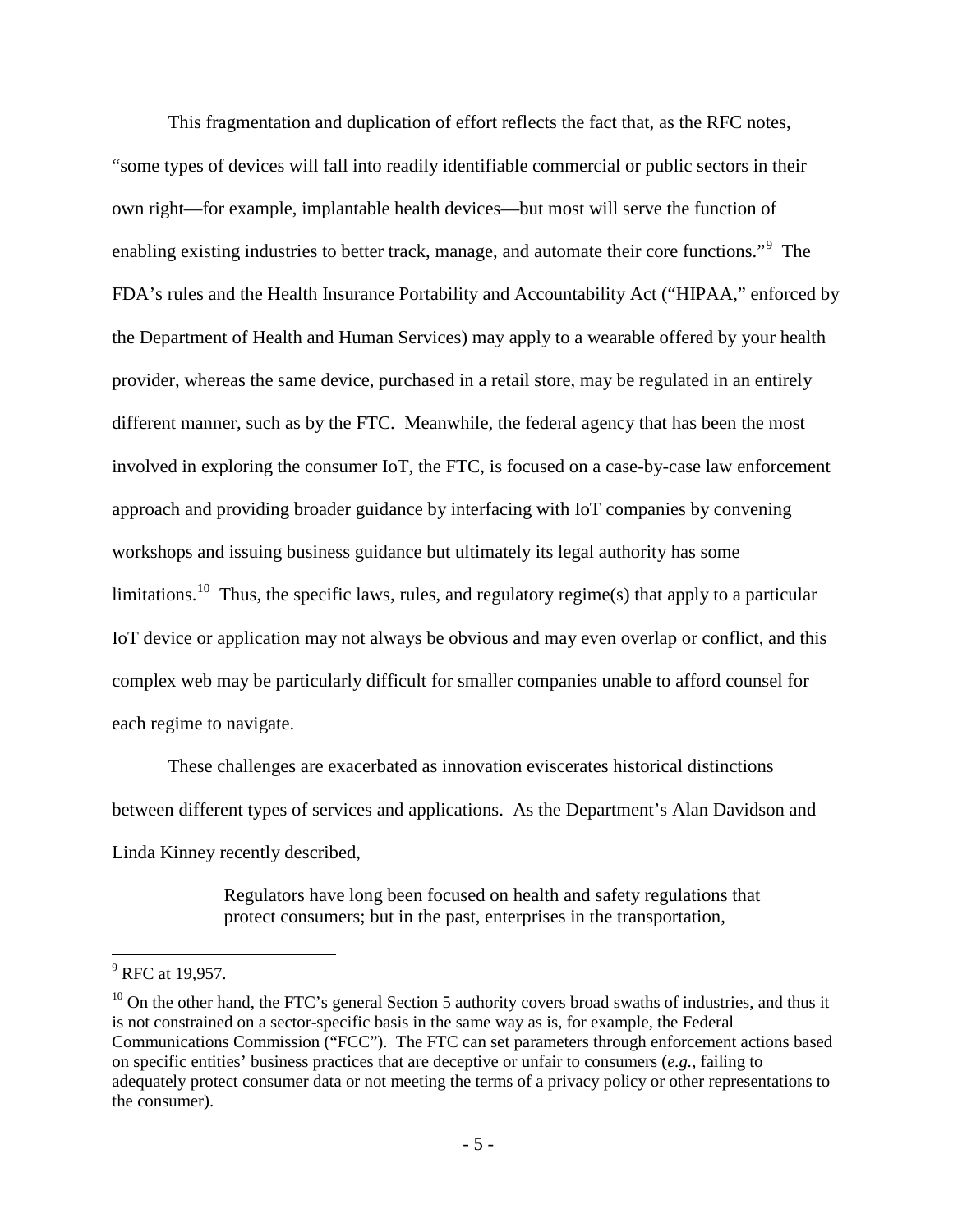healthcare, and communications sectors have mostly functioned and been regulated independently. Now our physical and digital worlds are converging and lines between industries are increasingly blurred. Automobiles are becoming communications devices on wheels…. [T]he Internet of Things is breaking down traditional silos....<sup>[11](#page-7-0)</sup>

Moreover, legislative and regulatory vehicles that would focus on IoT-specific technologies, rather than IoT as part of larger and more comprehensive legislation, or inappropriate use of a given IoT application, are a mistake. They would threaten to put the government in the position of picking winners and losers to the detriment of competition, innovation, economic growth, and, ultimately, consumer and societal welfare. Instead, policymakers should focus on desired outcomes and results, and let the pace of innovation and market dynamics determine which IoT technologies prevail. The Department's own staffing structure recognizes this challenge, which it describes as "the cross-cutting nature of the IoT landscape." $^{12}$  $^{12}$  $^{12}$ 

Of course, there are other challenges to the success of the IoT beyond inconsistent, premature, and reactionary regulatory regimes. At a fundamental level, the IoT depends in great part on the collection and sharing of information among devices and machines, and thus is premised on consumer trust, data accuracy, and utility. IoT manufacturers and service providers take seriously the need for consumer trust and, both as individual companies and as industries, have proactively addressed these issues. Moreover, the current lack of IoT technical standards muddies the water for players in the IoT ecosystem, who have no agreed-upon regimen for how

<span id="page-7-0"></span><sup>&</sup>lt;sup>11</sup> Alan Davidson and Linda Kinney, *Fostering Investment and Innovation in Smart Cities and the Internet of Things (IoT)*, NTIA (Feb. 25, 2016, 3:52 PM) (this "growing global patch of regulation threatens to increase costs and delay the launch of new products and services", which "in turn, could dampen investment"), <http://1.usa.gov/1Q5i5Xd>*.* 

<span id="page-7-1"></span><sup>&</sup>lt;sup>12</sup> RFC at 19.958.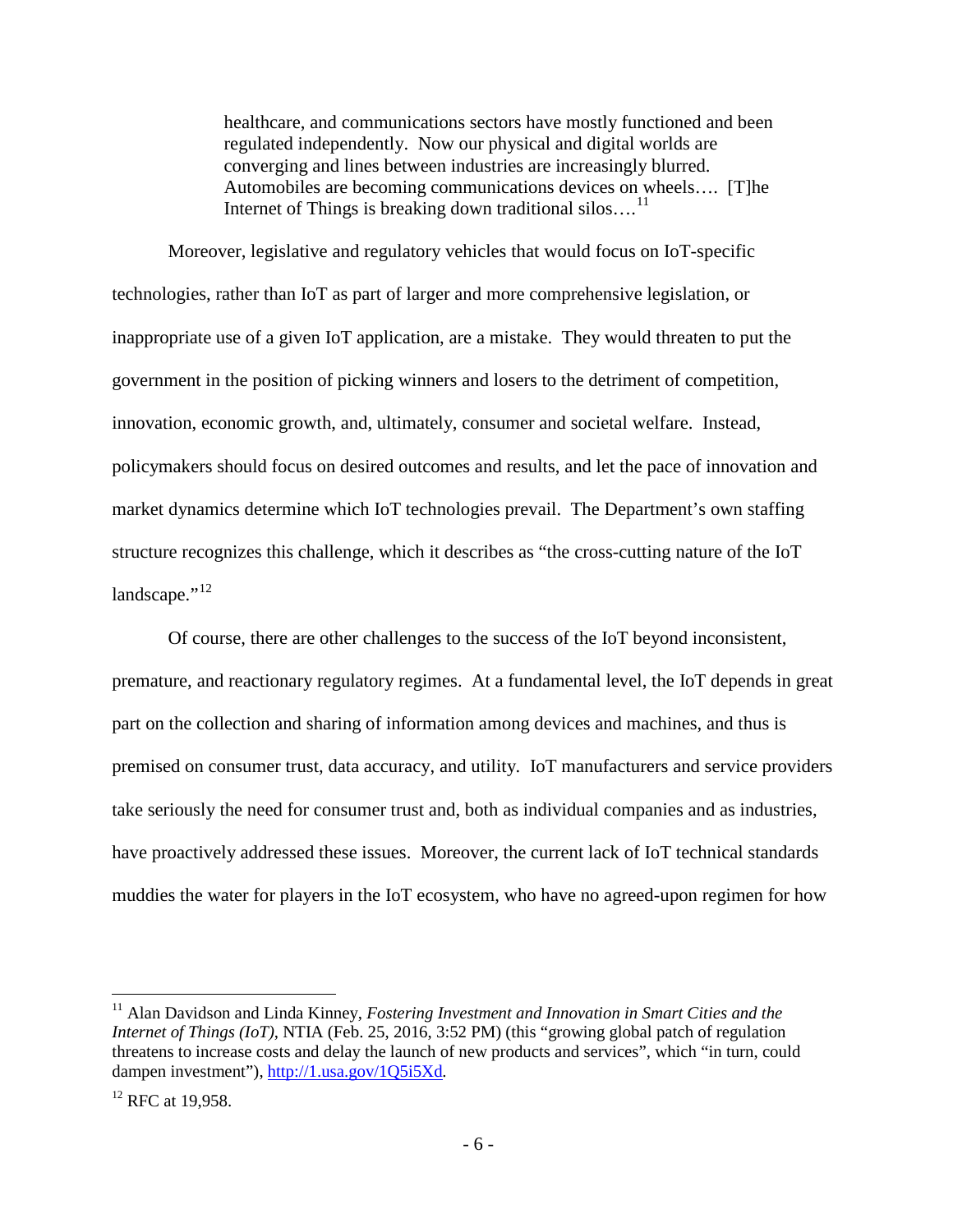to connect or interoperate. As discussed below, the Department can take several steps to encourage and support the IoT.

### <span id="page-8-0"></span>**B. Definition to Use in Examining the IoT Landscape (Question 2); Ways to Divide or Classify the IoT Landscape to Improve the Precision with which Public Policy Issues are Discussed; Benefits or Limitations of Using Such Classifications (Question 4)**

CTA recommends that the Department consider consumer-facing applications (the "Consumer IoT"), as distinct from industrial, commercial, and enterprise applications. Consumer applications represent less than one-third of the IoT's potential economic value.<sup>13</sup> It is especially critical for policymakers to understand this distinction and ensure both categories of IoT development—consumer and industrial/commercial/enterprise—are not curbed by overregulation. Further, policymakers must recognize that consumer data can provide broader public interest benefits, *e.g.*, using data from smart thermostats for grid management and traffic data from mobile phones for smart city development. In this vein, CTA applauds the recent creation of the bipartisan, congressional Internet of Things Working Group, which aims to educate Members and bring them "up to speed on this technology and its impact on the modern economy and consumers."<sup>14</sup>

<span id="page-8-1"></span> <sup>13</sup> *See* James Manyika *et al.*, *Unlocking the potential of the Internet of Things*, McKinsey Global Institute (June 2015) ("Business-to-business applications will probably capture more value—nearly 70 percent of it—than consumer uses….") ("*Unlocking the Potential*"), [http://www.mckinsey.com/business](http://www.mckinsey.com/business-functions/business-technology/our-insights/the-internet-of-things-the-value-of-digitizing-the-physical-world)[functions/business-technology/our-insights/the-internet-of-things-the-value-of-digitizing-the-physical](http://www.mckinsey.com/business-functions/business-technology/our-insights/the-internet-of-things-the-value-of-digitizing-the-physical-world)[world.](http://www.mckinsey.com/business-functions/business-technology/our-insights/the-internet-of-things-the-value-of-digitizing-the-physical-world)

<span id="page-8-2"></span><sup>&</sup>lt;sup>14</sup> Rep. Bob Latta (R-OH) and Rep. Peter Welch (D-VT), *The Internet of Things has the potential to be the engine that powers our economy for decades to come,* The Hill Congress Blog (May 31, 2016 9:01 AM), [http://thehill.com/blogs/congress-blog/technology/281495-the-internet-of-things-has-the-potential](http://thehill.com/blogs/congress-blog/technology/281495-the-internet-of-things-has-the-potential-to-be-the-engine-that)[to-be-the-engine-that.](http://thehill.com/blogs/congress-blog/technology/281495-the-internet-of-things-has-the-potential-to-be-the-engine-that)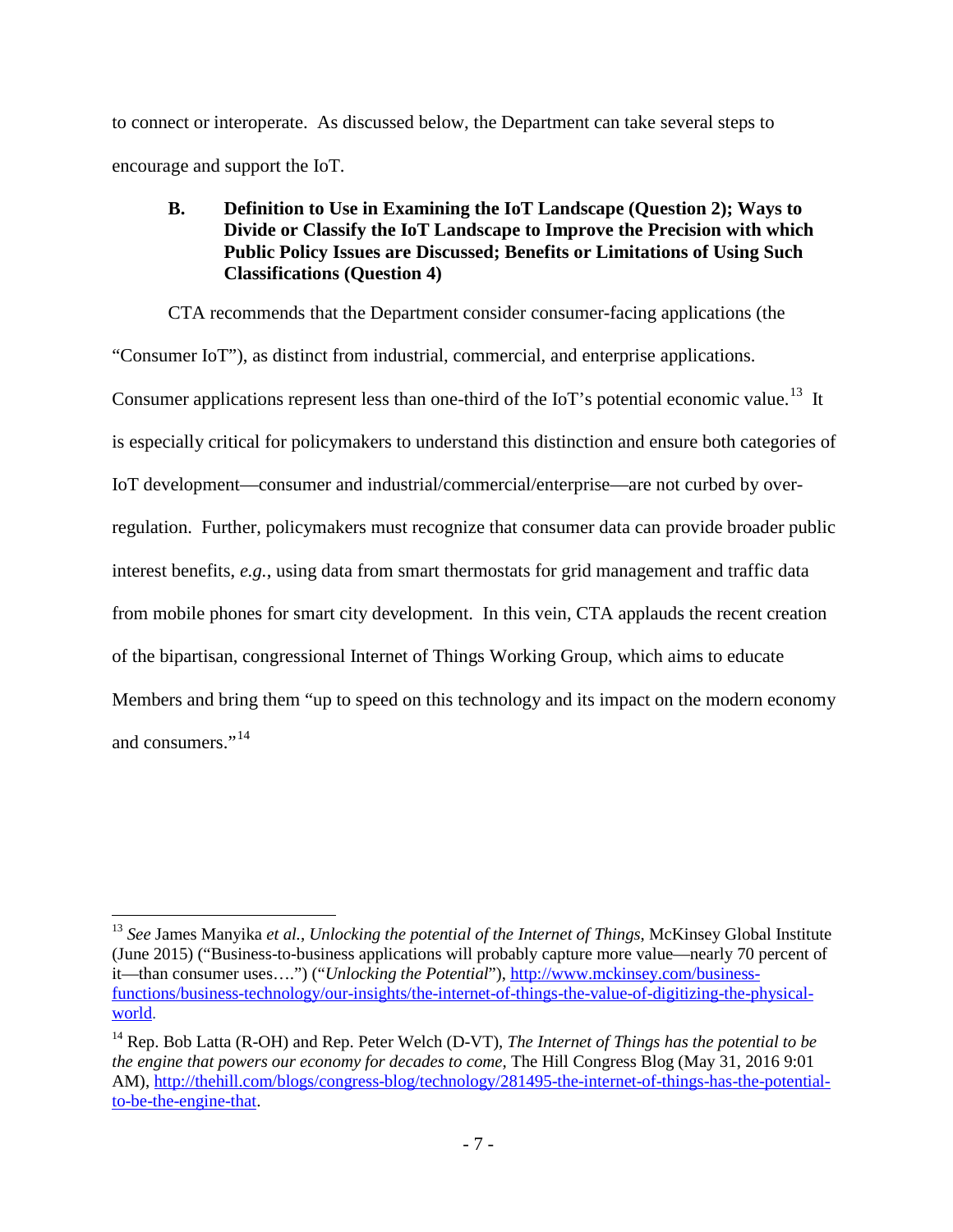### <span id="page-9-0"></span>**C. Current or Planned Laws, Regulations, and/or Policies that Apply to IoT (Question 3)**

As observed in the RFC, the Department's "long standing technological and policy expertise" can help foster the IoT and its related economic benefits.<sup>[15](#page-9-2)</sup> In addition, the Department's U.S. Patent and Trademark Office ("USPTO") can continue its efforts to improve "patent quality, especially in new technological domains, including IoT."<sup>[16](#page-9-3)</sup> As more "things" become embedded with patentable technologies, the "attack surface" for patent assertion entities—better known as "patent trolls"—grows. Patent reform, enabled by Congress and implemented by the USPTO, aimed at blunting patent trolls will remove a harmful tax on IoT development. And, as discussed in more detail below, spectrum policy, privacy and cybersecurity, and international standards have the potential to encourage or hinder the IoT, making it important that the U.S. does this right.<sup>17</sup>

#### **D. Technological Issues That May Hinder IoT Development (Question 6)**

<span id="page-9-1"></span>*Interoperability and voluntary global standards.* A certain level of standardization and interoperability is necessary to achieve a successful, IoT ecosystem. In the emerging IoT economy, voluntary global standards accelerate adoption, drive competition, and enable costeffective introduction of new technologies. Open standards which facilitate interoperability across the IoT ecosystem will stimulate industry innovation and provide a clearer technology

<span id="page-9-2"></span><sup>&</sup>lt;sup>15</sup> RFC at 19,958; *see also id.* (noting the that the "Department's National Institute of Standards and Technology (NIST) has coordinated the development of a draft reference architecture for Cyber-Physical Systems and is conducting a Global City Teams Challenge to foster the development of Smart Cities and promote interoperability, NTIA's spectrum planning and management activities contemplate the growth of IoT, and its Institute for Telecommunications Sciences (ITS) has begun testing the possible effects of IoT on spectrum usage"); *id.* ("The mission of the Department is to help establish conditions that will enable the private sector to grow the economy, innovate, and create jobs.").

<span id="page-9-3"></span> $16$  RFC at 19.958.

<span id="page-9-4"></span><sup>&</sup>lt;sup>17</sup> See Sections II.I and II.J, *infra*, discussing several current initiatives that apply to IoT. Similarly, as noted in Section II.F, the recently enacted FAST Act can encourage the development and development of transportation-related IoT applications.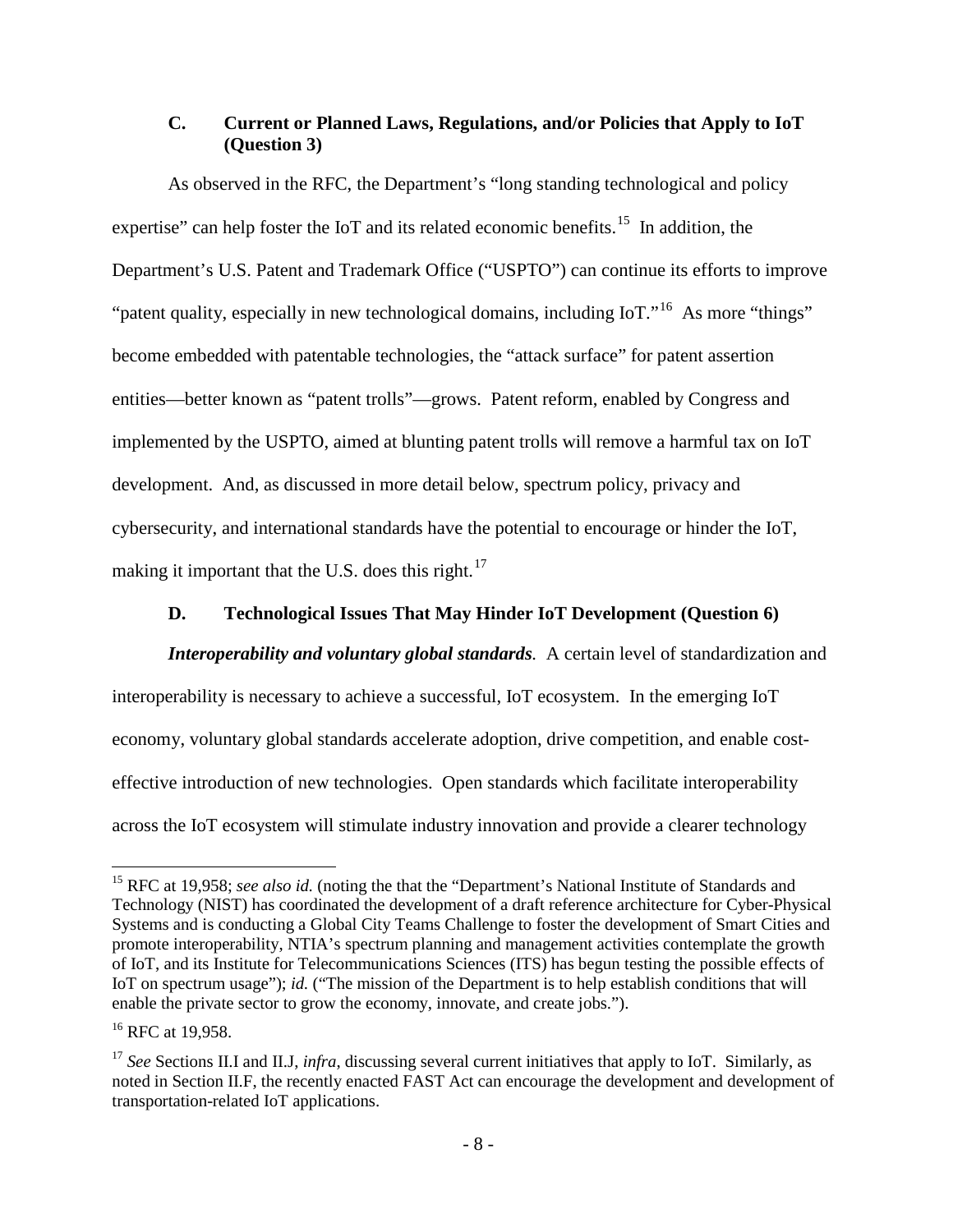evolution path. To the extent that interoperability and reliability are related, enabling manufacturers and consumers to create a feedback loop will better calibrate end-user expectations and lead to more useful, cheaper IoT applications, than any government mandate.

Industry is in the best position to develop the technological standards and solutions to address global IoT ecosystem opportunities and challenges. Government should encourage industry to collaborate in open participation global standardization efforts like the Industry Internet Consortium and Open Connectivity Foundation to develop technological best practices and standards.[18](#page-10-0) Specifically, government should encourage—not but mandate—the use of commercially available solutions to accelerate innovation and adoption of IoT deployments. Nor should the government mandate security standards. Consumer trust is critical for the IoT to succeed, and companies thus have a built-in incentive to protect data collected and used by IoT devices. The emphasis on commercially available solutions and market-adopted voluntary standards will allow for faster adoption and increase innovation, bringing the IoT and its benefits to reality sooner.

*Spectrum availability and potential congestion/interference*. Improved access to spectrum is critical to fueling the IoT. To connect the 50 billion devices that will be in use by 2020, a network would require capacity that is "at least 1,000 times the capability that exists today."[19](#page-10-1) With the IoT showing promise in so many sectors of our economy, a broad range of

<span id="page-10-0"></span><sup>&</sup>lt;sup>18</sup> See About Us, Industry Internet Consortium, ("The Industrial Internet Consortium was founded in March 2014 to bring together the organizations and technologies necessary to accelerate the growth of the Industrial Internet by identifying, assembling and promoting best practices. Membership includes small and large technology innovators, vertical market leaders, researchers, universities and government organizations."), [http://www.iiconsortium.org;](http://www.iiconsortium.org/) OCF-About, Open Connectivity Foundation ("The Open Connectivity Foundation (OCF) is creating a specification and sponsoring an open source project to make this possible.... OCF will help ensure secure interoperability for consumers, business, and industry."), [http://openconnectivity.org.](http://openconnectivity.org/)

<span id="page-10-1"></span><sup>&</sup>lt;sup>19</sup> Murray Slovick, 5G: The Mobile Tech of 2020, CTA  $i^3$ , 20 (Nov./Dec. 2014), [http://cdn.coverstand.com/25838/232265/711ba5485b2b1c66036f89c895b2-baecbaa98e91.23.pdf.](http://cdn.coverstand.com/25838/232265/711ba5485b2b1c66036f89c895b2-baecbaa98e91.23.pdf)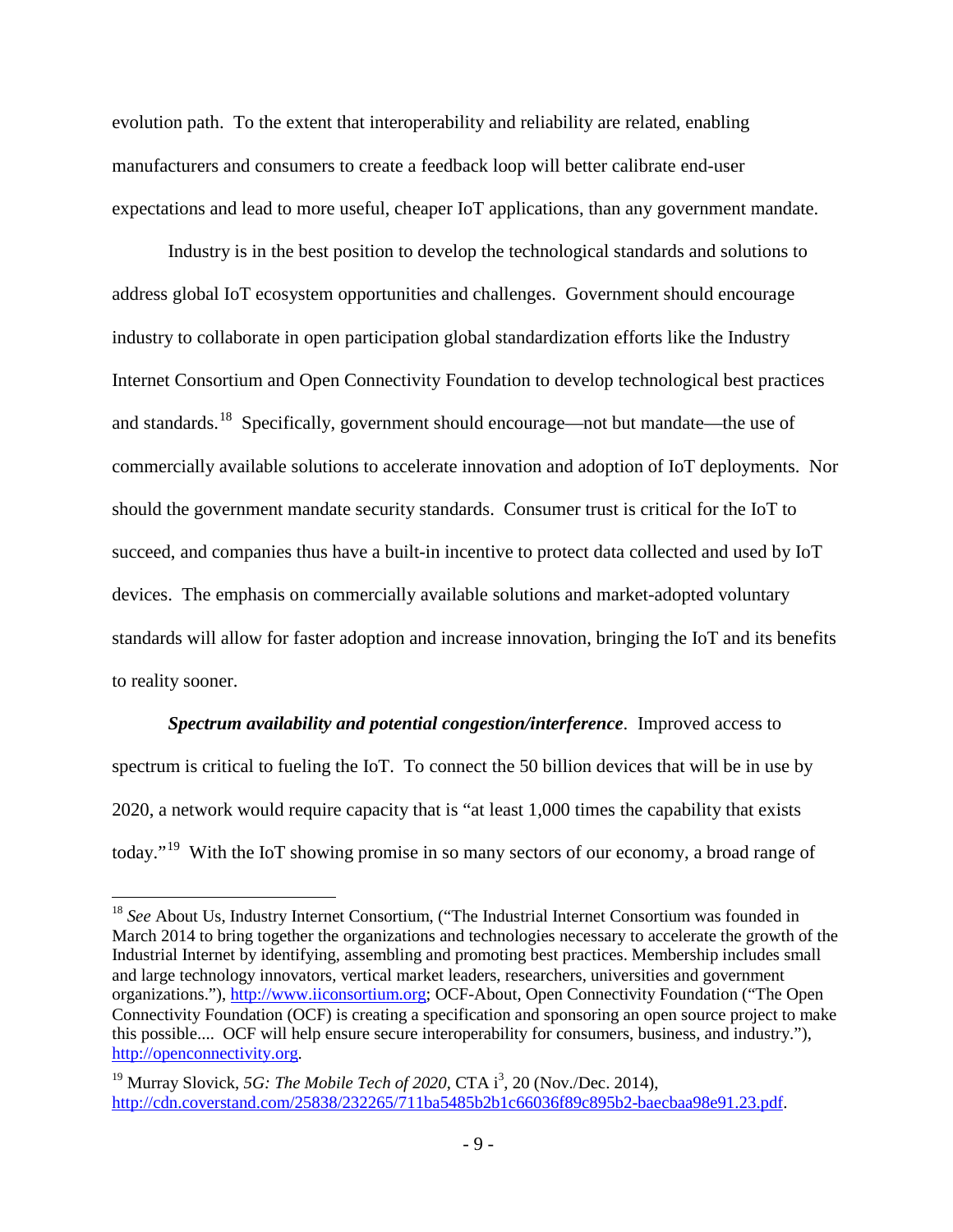agencies must partner among themselves and with industry to ensure sufficient spectrum to match the needs of the IoT. The wide variety of IoT spectrum uses means that the Department's National Telecommunications and Information Administration ("NTIA") must help facilitate sharing and/or clearing of federally-controlled spectrum. Given the cross-cutting nature of IoT, agencies must collaborate to enable the IoT to flourish. The joint letter signed by the leaders of the FCC, Department of Transportation ("DOT"), and the Department committing to a testing plan for shared uses in the 5.9 GHz band, is an interagency collaboration that could help, should the agencies follow through on this commitment.<sup>[20](#page-11-0)</sup> If successful, it could be replicated elsewhere, as well as demonstrate a commitment to the consultation advice of industry.

Recognizing that the federal government is the largest single holder of spectrum in the country, federal agencies must share, and where possible clear, spectrum "to ensure the IoT industry has access to the spectrum it needs to continue to grow and change our lives for the better."<sup>[21](#page-11-1)</sup> Public statements recognizing the importance of spectrum and the IoT are starting to

<span id="page-11-0"></span><sup>&</sup>lt;sup>20</sup> Letter from Penny Pritzker, Sec'y, Dep't of Commerce, Anthony Foxx, Sec'y, Dep't of Transp., and Tom Wheeler, Chairman, Fed. Commc'ns Comm'n, to John Thune, Chairman, Senate Committee on Commerce, Sci., and Transp. (Jan. 2016)[, http://src.bna.com/bZt.](http://src.bna.com/bZt)

<span id="page-11-1"></span><sup>21</sup> Press Release, CTA, *Future IoT Success Depends on Access to Spectrum, CTA Says* (Mar. 3, 2016) , [http://www.cta.tech/News/News-Releases/Press-Releases/2016-Press-Releases/Future-IoT-Success-](http://www.cta.tech/News/News-Releases/Press-Releases/2016-Press-Releases/Future-IoT-Success-Depends-on-Access-to-Spectrum,.aspx)[Depends-on-Access-to-Spectrum,.aspx](http://www.cta.tech/News/News-Releases/Press-Releases/2016-Press-Releases/Future-IoT-Success-Depends-on-Access-to-Spectrum,.aspx) (quoting CTA President and CEO Gary Shapiro in support of the Developing Innovation and Growing the Internet of Things Act).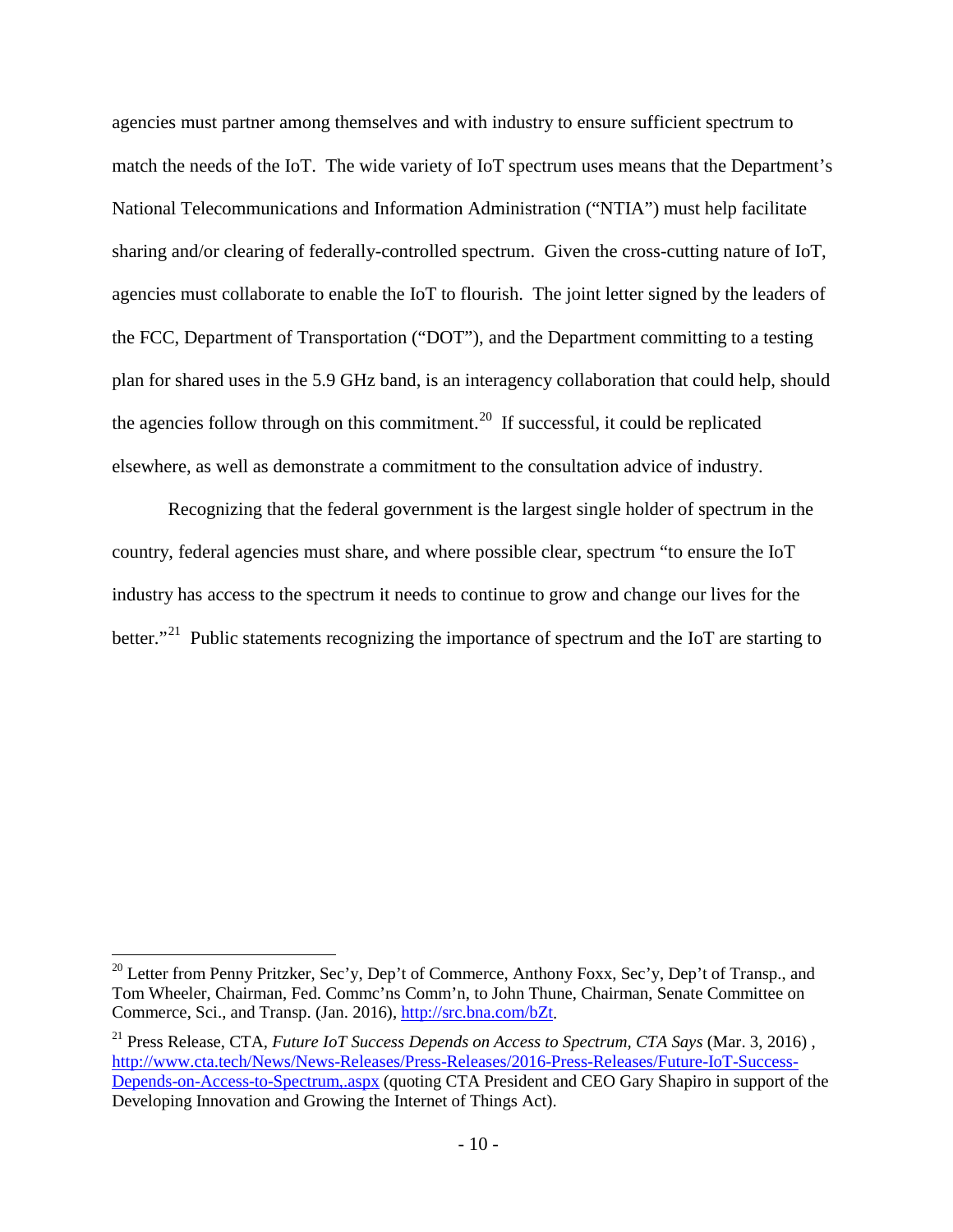build support for agency action.<sup>22</sup> Even some of the bills currently pending before Congress have the potential to increase available spectrum for commercial uses, including the IoT.<sup>[23](#page-12-2)</sup>

NTIA should also keep in mind the wide range of use cases, and fitting for such a wide range, adopt a technologically neutral approach to the IoT policy framework. The incredible variety of applications in consumer, industrial, commercial, and enterprise spaces means that different kinds of spectrum will be suitable in different situations, including those delivered by wireline, wireless, and satellite. Lower frequencies will be important for coverage and distance in some applications; higher frequencies will also have their value and applicability for IoT. By not favoring any single technology, NTIA can encourage the growth of IoT services across platforms, which will ensure that the best technology is available for each existing and future use case.

### <span id="page-12-0"></span>**E. Factors the Department and Government More Generally Should Consider When Prioritizing Technical Activities with Regard to IoT (Question 7)**

The NTIA and the National Institute of Standards and Technology ("NIST") must continue important research into how spectrum can be shared and measured.<sup>24</sup> NIST's cybersecurity framework—the research underlying the framework and the private-public

<span id="page-12-1"></span> <sup>22</sup> *See, e.g.*, Cory Booker, Kelly Ayotte, Brian Schatz, and Deb Fischer, *Policymakers Must Look Ahead to Realize the Potential of the Internet of Things*, CTA i<sup>3</sup> (Mar. 10, 2016), [http://www.cta.tech/i3/Move/2016/March-April/Policymakers-Must-Look-Ahead-to-Realize-the-](http://www.cta.tech/i3/Move/2016/March-April/Policymakers-Must-Look-Ahead-to-Realize-the-Potent.aspx)[Potent.aspx;](http://www.cta.tech/i3/Move/2016/March-April/Policymakers-Must-Look-Ahead-to-Realize-the-Potent.aspx) Bob Latta and Michael O'Rielly, *Improving the 5.9 GHz Band to Enhance Unlicensed and Wi-Fi Networks*, The Hill: Congress Blog (Mar. 2, 2016, 9:00 AM), [http://thehill.com/blogs/congress](http://thehill.com/blogs/congress-blog/technology/271408-improving-the-59-ghz-band-to-enhance-unlicensed-and-wi-fi)[blog/technology/271408-improving-the-59-ghz-band-to-enhance-unlicensed-and-wi-fi.](http://thehill.com/blogs/congress-blog/technology/271408-improving-the-59-ghz-band-to-enhance-unlicensed-and-wi-fi)

<span id="page-12-2"></span><sup>&</sup>lt;sup>23</sup> *See, e.g.*, Developing Innovation and Growing the Internet of Things Act, S. 2607, 114th Cong. (2016); MOBILE NOW Act, S. 2555, 114th Cong. (2016); Wi-Fi Innovation Act, H.R. 821 and S. 424, 114th Cong. (2016).

<span id="page-12-3"></span> $24$  In particular, NTIA has been responsive to the recommendations of the Commerce Spectrum Management Advisory Committee ("CSMAC") with respect to industry-government collaboration and spectrum sharing. Paige R. Atkins, Assoc. Adm'r, Nat'l Telecomm. and Info. Admin., *CSMAC Recommendations: NTIA Preliminary Response* (Dec. 2, 2015) (observing that many of CSMAC's recommended actions are already initiated or are a part of on-going NTIA activities), [http://1.usa.gov/20yhS2j.](http://1.usa.gov/20yhS2j)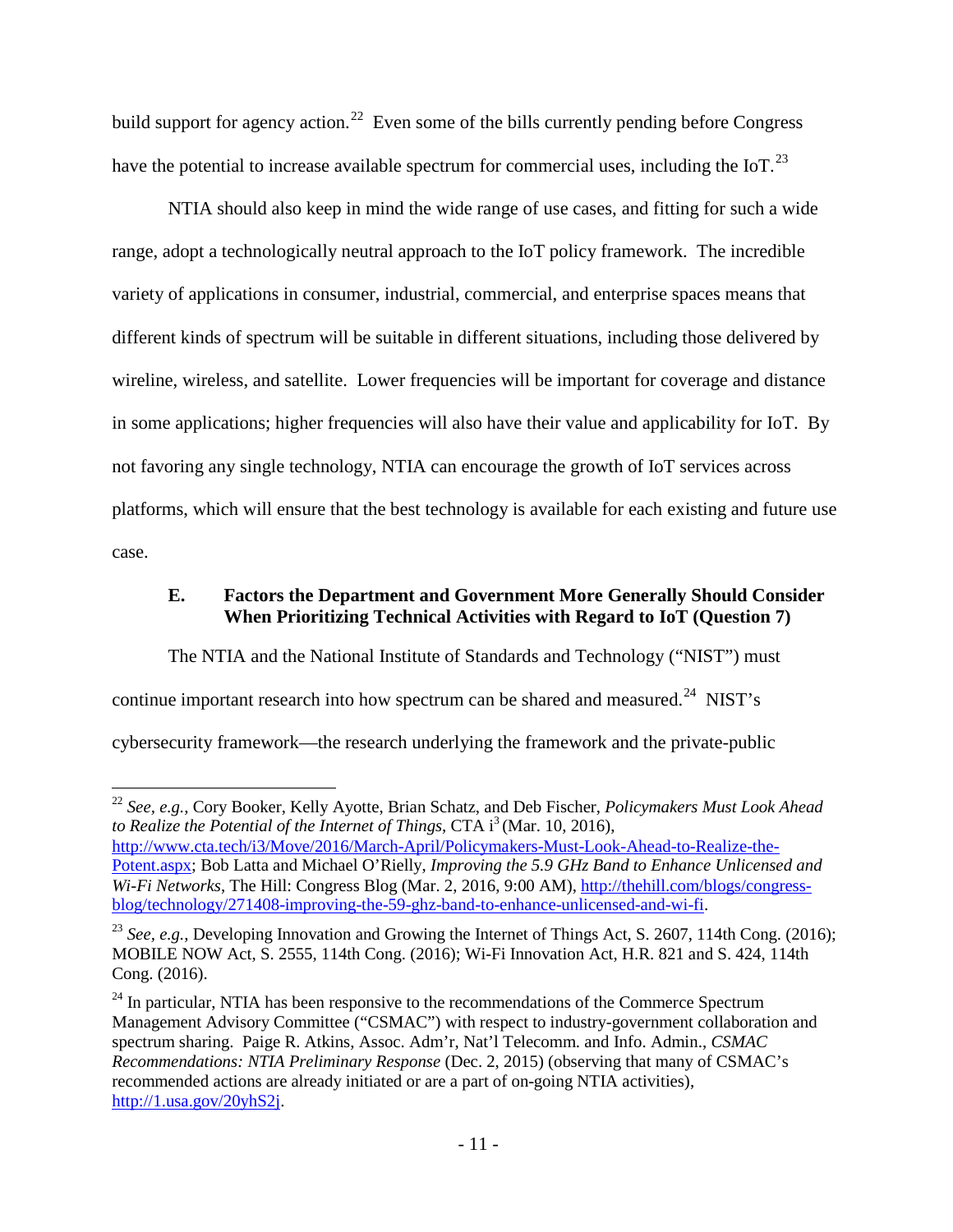collaboration as the framework developed—is an example of a beneficial technical activity that should be replicated with respect to IoT. As discussed above, given that the numerous IoT technologies will vary depending on IoT use case—from Bluetooth to Wi-Fi to Cellular to Ethernet—it would not make sense to allocate "IoT spectrum." The best enabler is to generally and flexibly open up new licensed and unlicensed spectrum to accommodate any and all communications technologies that may be needed for foreseeable and non-foreseeable IoT use cases.

#### <span id="page-13-0"></span>**F. Role of Government in Bolstering and Protecting Availability and Resiliency of Infrastructures to Support IoT (Question 10)**

The Department correctly observed that "infrastructure investment, innovation, and resiliency (such as across the information technology, communications, and energy sectors) will provide a foundation for the rapid growth of IoT services*.*"[25](#page-13-1) CTA's members are investing heavily in next generation cellular (5G) and next generation Wi-Fi technologies and look forward to partnering with the public sector as part of the Administration's Smart Cities Initiative, which will "invest over \$160 million in federal research" to leverage IoT "to improve the life of … residents."[26](#page-13-2) Similarly, CTA is closely following DOT action in response to the recently enacted FAST Act.<sup>27</sup> The FAST Act rightfully permits the DOT greater flexibility with respect to various surface transportation funding allocations and programs to be used on

<span id="page-13-1"></span> $25$  RFC at 19.959.

<span id="page-13-2"></span><sup>26</sup> Press Release, The White House, *FACT SHEET: Administration Announces New "Smart Cities" Initiative to Help Communities Tackle Local Challenges and Improve City Services* (Sept. 14, 2015), [http://1.usa.gov/1MttsZD.](http://1.usa.gov/1MttsZD) The new capabilities and services made possible by the IoT require advancement and investment in our current infrastructures in order to securely deliver, grow, and scale adoption. Our current networks do not have the capacity to transmit, secure, or store the explosion of data that is being generated by the fifty billion estimated devices connecting by 2020.

<span id="page-13-3"></span><sup>&</sup>lt;sup>27</sup> Fixing America's Surface Transportation Act, Pub. L. No. 114-94, 129 STAT. 1312, (2015).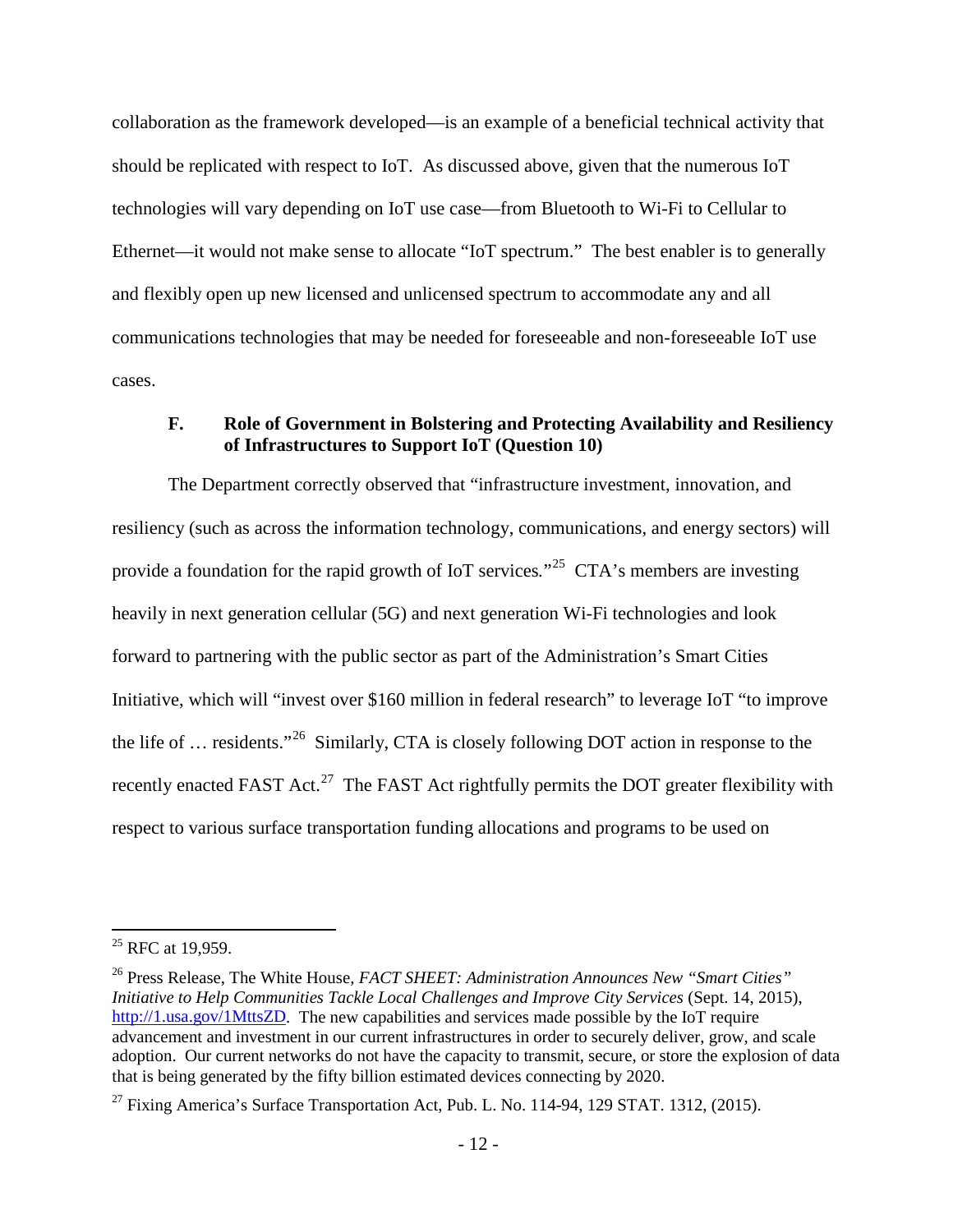technology deployment, including Intelligent Transportation System technologies and other applications of the IoT. $^{28}$  $^{28}$  $^{28}$ 

The government has played a critical role in building infrastructure in other contexts. For example, to promote broadband deployment as a high priority, President Obama issued Executive Order ("E.O.") No. 13616, "Accelerating Broadband Infrastructure Deployment,"<sup>[29](#page-14-1)</sup> to facilitate wired and wireless broadband infrastructure deployment in federal lands and buildings. Among other things, the E.O. established a working group comprised of representatives from fourteen federal agencies and offices, whose task was to ensure a coordinated approach in implementing agency procedures, requirements, and policy with respect to broadband deployment on federal lands and buildings. In one short year, the working group made a number of process and policy improvements designed to promote broadband deployment, including coordinating consistent and efficient federal broadband procedures, coordinating use of uniform contracts and applications, and establishing best practices for excavations for the installation of broadband facilities during federal or federally assisted highway construction.<sup>[30](#page-14-2)</sup>

Likewise, President Obama on March 23, 2015 signed a Presidential Memorandum<sup>[31](#page-14-3)</sup> creating the Broadband Opportunity Council ("Council"), co-chaired by the departments of Commerce and Agriculture and comprised of twenty-five federal agencies and departments, to "engage with industry and other stakeholders to understand ways the Executive Branch can

<span id="page-14-0"></span> $^{28}$  CTA also eagerly anticipates the DOT report on the "Potential of the Internet of Things," which Congress directed the DOT to create by June 4, 2016. *Id.* § 3024, 129 Stat. at 1494.

<span id="page-14-1"></span><sup>&</sup>lt;sup>29</sup> Exec. Order No. 13616, 77 Fed. Reg. 36903 (June 20, 2012),  $\frac{http://l.usa.gov/15NR1vy}{http://l.usa.gov/15NR1vy}$ .

<span id="page-14-2"></span><sup>30</sup> Broadband Deployment on Federal Property Working Group, *Implementing Executive Order 13616: Progress on Accelerating Broadband Infrastructure Deployment*, Progress Report to the Steering Committee on Federal Infrastructure Permitting and Review Process Improvement (Aug. 2013), [http://1.usa.gov/1O5MyqP.](http://1.usa.gov/1O5MyqP)

<span id="page-14-3"></span><sup>&</sup>lt;sup>31</sup> Memorandum on Expanding Broadband Deployment and Adoption by Addressing Regulatory Barriers and Encouraging Investment and Training, DCPD-201500195 (Mar. 23, 2015)[, http://1.usa.gov/25yy7Ql.](http://1.usa.gov/25yy7Ql)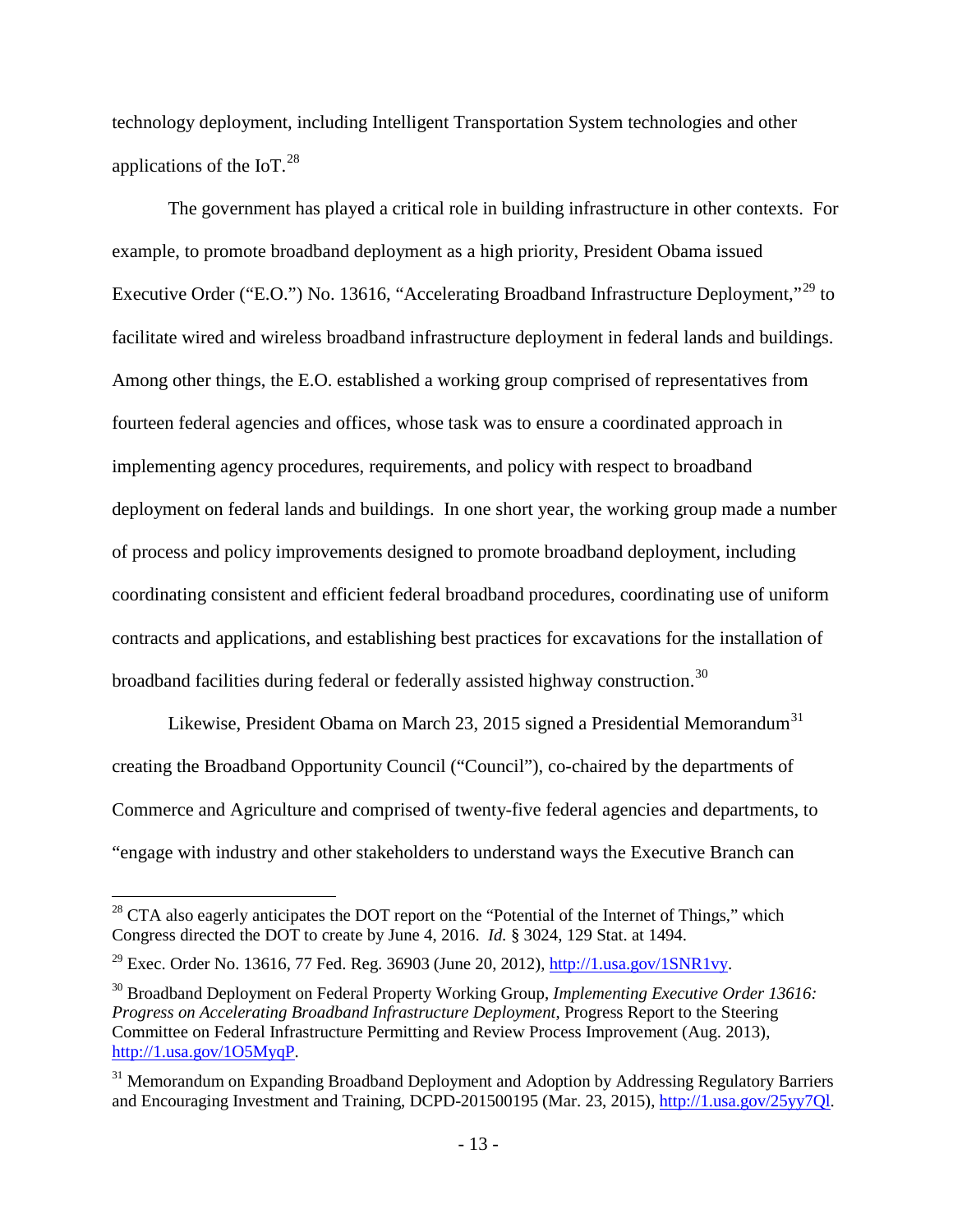better support the needs of communities seeking broadband investment."<sup>[32](#page-15-1)</sup> The White House released the Council's report in 2015 outlining action items and milestones to be taken by each agency to remove barriers to broadband deployment.<sup>[33](#page-15-2)</sup>

By focusing on accelerating the buildout of broadband infrastructure on federal lands, the government led by example, catalyzing investment and innovation in the private sector and forging many innovative public/private partnerships.<sup>34</sup> It can and should play a similar role here with respect to the deployment of infrastructure necessary to advance IoT technologies.

# <span id="page-15-0"></span>**G. How Government Should Quantify and Measure the IoT Sector (Question 11); How Government Should Measure the Economic Impact of IoT (Question 12)**

Our projections show that in 2016 alone, IoT applications will drive the consumer

technology industry to \$287 billion in retail revenues.<sup>[35](#page-15-4)</sup> IoT also has significant potential to save

consumers money and reduce residential energy consumption.<sup>36</sup> Although estimates vary, they

all foretell incredible potential.<sup>[37](#page-15-6)</sup> For example, ABI research forecast that IoT-related value

<span id="page-15-4"></span><sup>35</sup> CTA, *U.S. Consumer Technology Sales and Forecasts* (Jan. 2016), [https://www.cta.tech/Research/Products-Services/Consumer-Sales-Forecast.aspx.](https://www.cta.tech/Research/Products-Services/Consumer-Sales-Forecast.aspx)

<span id="page-15-1"></span> <sup>32</sup> NTIA, *Broadband Opportunity Council*, [http://1.usa.gov/1Uf2qUz.](http://1.usa.gov/1Uf2qUz)

<span id="page-15-2"></span><sup>33</sup> Penny Pritzker and Tom Vilsack, Dept. of Commerce & U.S. Dept. of Agriculture, *Broadband Opportunity Council Report and Recommendations* (Aug. 20, 2015), [http://1.usa.gov/1JlSS3V.](http://1.usa.gov/1JlSS3V)

<span id="page-15-3"></span><sup>34</sup> See e.g., NTIA, *Broadband Technology Opportunities Program (BTOP) Quarterly Program Status Report* (July 2015), [http://1.usa.gov/1t1JWRA;](http://1.usa.gov/1t1JWRA) NTIA, *BroadbandUSA: An introduction to effective public-private partnerships for broadband investments* (Jan. 2015), [http://1.usa.gov/1B7L9YD.](http://1.usa.gov/1B7L9YD)

<span id="page-15-5"></span><sup>36</sup> Press Release, CTA, H*ome Automation, IoT Could Cut Energy Consumption 10 Percent, says CTA Study* (explaining that a recent study predicts that "widespread adoption of home automation products such as temperature, circuit and lighting control, if used for energy savings purposes, could collectively avoid up to 100 million tons of CO2 emissions and reduce total residential primary energy consumption by as much as 10 percent - that savings is more than consumer electronics' share of residential primary energy consumption (8.4 percent) according to a separate CTA study").

<span id="page-15-6"></span><sup>37</sup> *See, e.g.*, *Unlocking the Potential* ("If policy makers and businesses get it right, linking the physical and digital worlds could generate up to \$11.1 trillion a year in economic value by 2025."); Louis Columbus, *Roundup Of Internet of Things Forecasts And Market Estimates, 2015*, Forbes (Dec. 27, 2015 3:39 PM) (surveying several IoT market forecasts), [http://onforb.es/1ZbLjXD.](http://onforb.es/1ZbLjXD)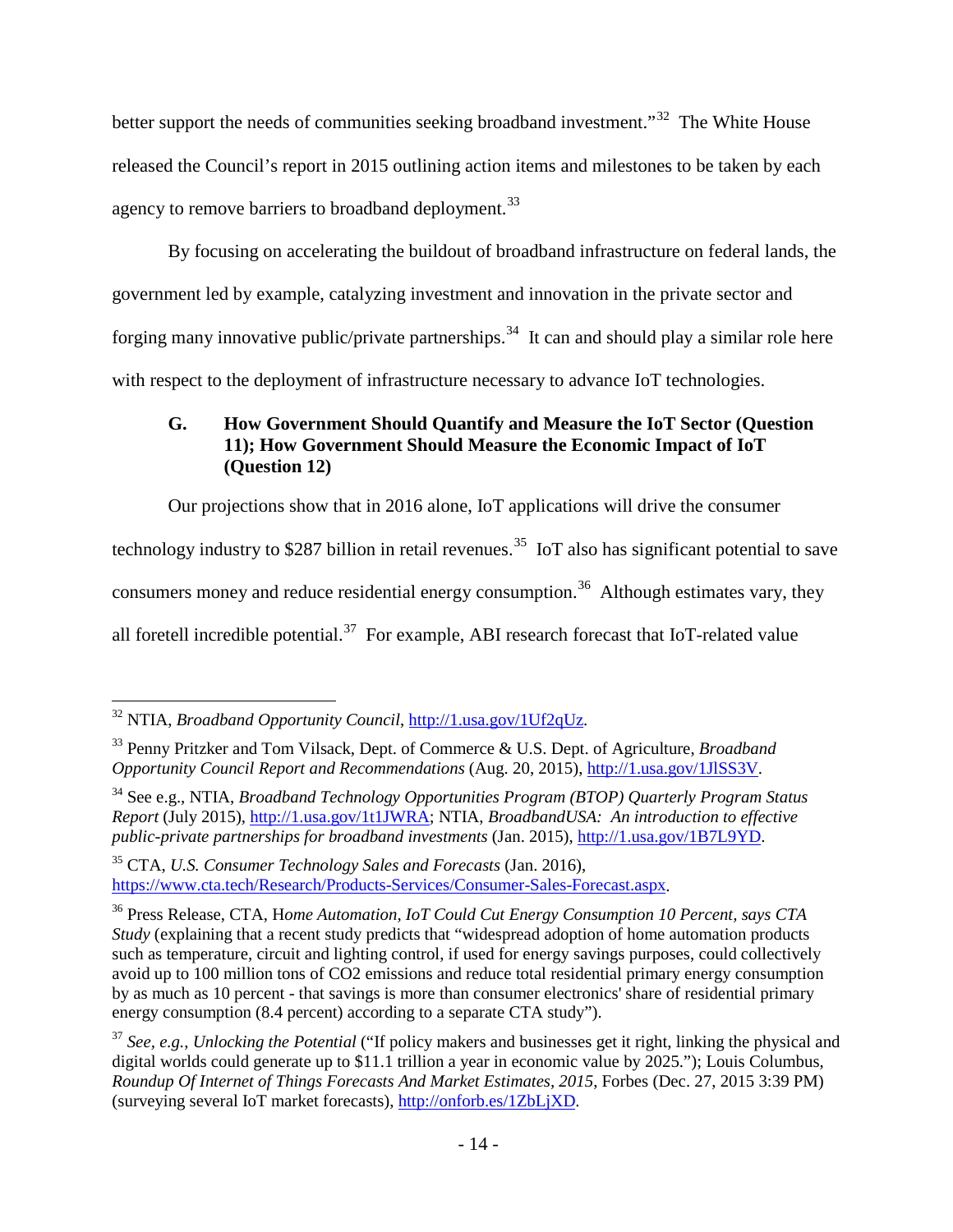added services will grow from \$50 billion in 2012 to \$120 billion in 2018.<sup>[38](#page-16-1)</sup> In a comprehensive study, Cisco predicted that the IoT will "create[] \$14.4 *trillion* in Value at Stake—the combination of increased revenues and lower costs that is created or will migrate among companies and industries from 2013 to 2022."[39](#page-16-2) Because IoT applications will become so entwined with everyday activity, the focus should be on the marginal benefit (and marginal cost) of IoT uses.

### <span id="page-16-0"></span>**H. Impact of the Growth of IoT on the U.S. Workforce and Potential Benefits for Employees and/or Employers (Question 14)**

Advances in the IoT, combined with general innovation-friendly policies, can help the U.S. maintain its role as a global leader in technology and unleash economic growth.<sup>40</sup> The U.S. technology sector is the strongest and most innovative in the world, and appropriate limited federal and state government action, as well as restraint, will ensure that the nation maintains its leadership in the burgeoning IoT market.<sup>[41](#page-16-4)</sup> However, this leadership is being challenged by other countries that are aggressively pursuing IoT transformation. For example, China has stated that "Made in China 2025", the Chinese government's blueprint for overhauling industry and rebranding China as a high-quality manufacturer, is based on smart manufacturing (a network of intelligent, connected factories), emphasizes innovation and quality, and includes US\$6.4 billion exclusively for China's emerging industries.<sup>42</sup> Additionally, Germany is actively pursuing Industrie 4.0, the German vision for the future of manufacturing, where smart factories use

<span id="page-16-1"></span> $38$  *Id.* 

<span id="page-16-2"></span><sup>39</sup> Joseph Bradley, *Embracing the Internet of Everything To Capture Your Share of \$14.4 Trillion*, Cisco White Paper, at 1(2013), [http://www.cisco.com/c/dam/en\\_us/about/ac79/docs/innov/IoE\\_Economy.pdf.](http://www.cisco.com/c/dam/en_us/about/ac79/docs/innov/IoE_Economy.pdf)

<span id="page-16-3"></span><sup>&</sup>lt;sup>40</sup> See infra Section II.N discussing tax and immigration policies that can increase these benefits.

<span id="page-16-4"></span><sup>&</sup>lt;sup>41</sup> See Intel, *Policy Framework for the Internet of Things (IoT)* (2014) (describing the value to the U.S. economy of the U.S. tech sector taking a leading role in the global IoT market), [http://intel.ly/22okUYy.](http://intel.ly/22okUYy)

<span id="page-16-5"></span><sup>42</sup> Ringier Metalworking, *Smart Manufacturing in China*, industrysourcing (Sept. 5, 2015 11:09:23 AM), [http://www.industrysourcing.com/article/smart-manufacturing-china.](http://www.industrysourcing.com/article/smart-manufacturing-china)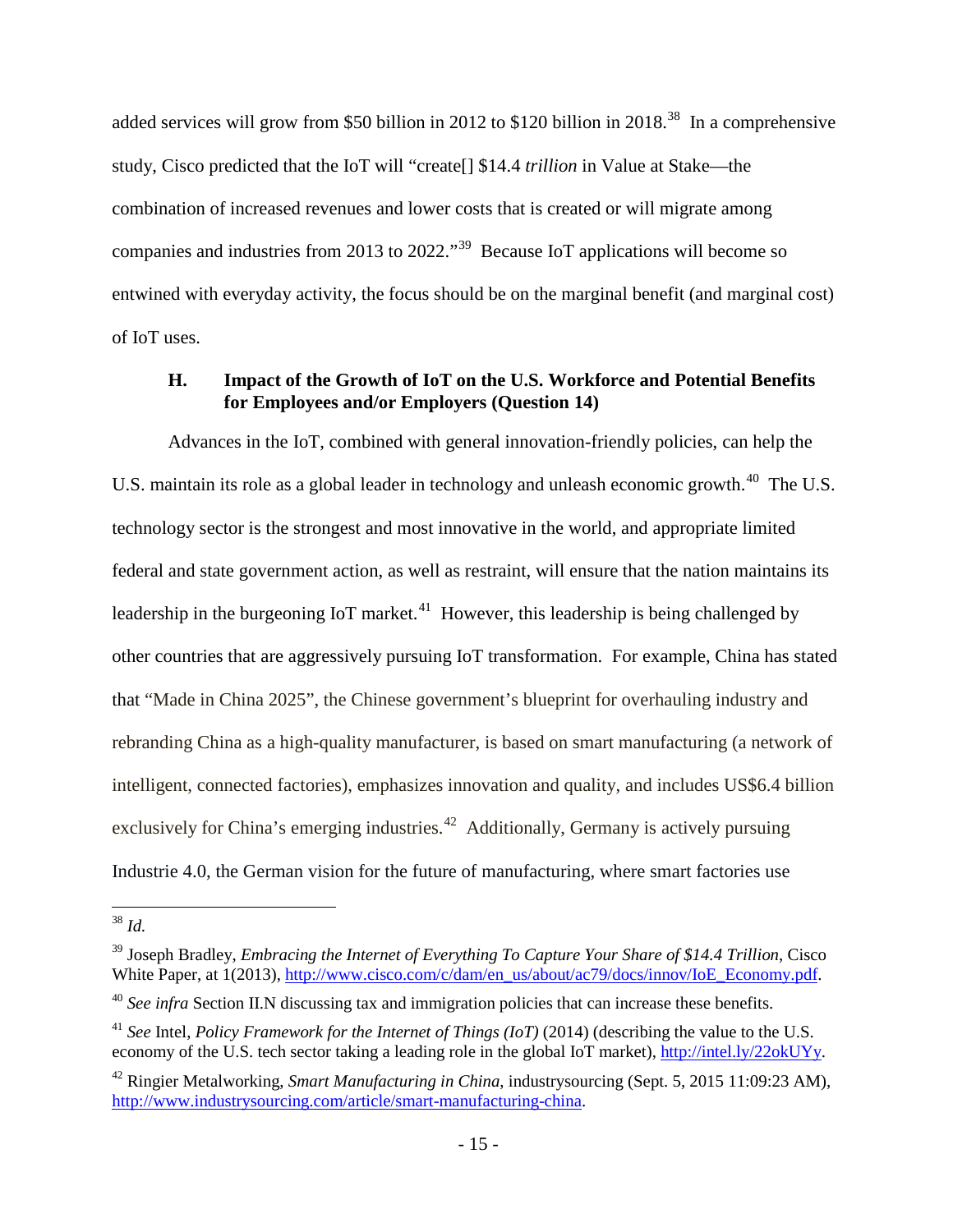information and communications technologies to digitize their processes and reap huge benefits in the form of improved quality, lower costs, and increased efficiency.<sup>[43](#page-17-1)</sup> As CTA has observed:

> With some of the world's most disruptive companies - both global brands and innovative startups - the U.S. tech sector will help reduce the deficit, create jobs, improve sustainability and grow the economy. And tech's evolving sharing economy brings unique value, giving us more transportation and hospitality choices, creating good jobs with flexible hours and tapping capital resources such as a second car or a spare bedroom. But we must have the right policies in place to achieve tangible benefits.[44](#page-17-2)

### **I. How Government Should Address the Main IoT Policy Issues (Question 15)**

<span id="page-17-0"></span>The RFC observes that a "growing dependence on embedded devices in all aspects of life raises questions about the confidentiality of personal data, the integrity of operations, and the availability and resiliency of critical services."<sup>45</sup> Yet while government has a critical role to play in ensuring that its policies enable industry to meet demand for IoT offerings, it must be sure to limit other types of regulatory intervention—and to forego entirely any actions that could stifle innovation in the nascent IoT ecosystem.<sup>[46](#page-17-4)</sup> Prescriptive regulation, however well intentioned, could inadvertently deter the development and deployment of the IoT. Likewise, fragmented and, its flip-side, overlapping regulations are artificial hurdles that the Department should avoid. Specifically, policymakers at all levels of government should exercise regulatory humility, taking only actions consistent with the following core framework:

<span id="page-17-1"></span> <sup>43</sup> Sara Zaske, *Germany's vision Industrie 4.0: The revolution will be digitized*, ZDNet (Feb. 23, 2015 08:33 GMT), [http://www.zdnet.com/article/germanys-vision-for-industrie-4-0-the-revolution-will-be](http://www.zdnet.com/article/germanys-vision-for-industrie-4-0-the-revolution-will-be-digitised)[digitised.](http://www.zdnet.com/article/germanys-vision-for-industrie-4-0-the-revolution-will-be-digitised)

<span id="page-17-2"></span><sup>44</sup> Press Release, CTA, *Tech Innovation Key to President's SOTU Vision, Says Consumer Technology Association* (Jan. 12, 2016), [http://cta.tech/News/News-Releases/Press-Releases/2015-Press-](http://cta.tech/News/News-Releases/Press-Releases/2015-Press-Releases/Tech-Innovation-Key-to-President-s-SOTU-Vision,-sa.aspx)[Releases/Tech-Innovation-Key-to-President-s-SOTU-Vision,-sa.aspx.](http://cta.tech/News/News-Releases/Press-Releases/2015-Press-Releases/Tech-Innovation-Key-to-President-s-SOTU-Vision,-sa.aspx)

<span id="page-17-3"></span><sup>&</sup>lt;sup>45</sup> RFC at 19,959.

<span id="page-17-4"></span><sup>&</sup>lt;sup>46</sup> For example, the hands-off approach to Internet regulation launched massive innovation. The Department should replicate that approach with the IoT.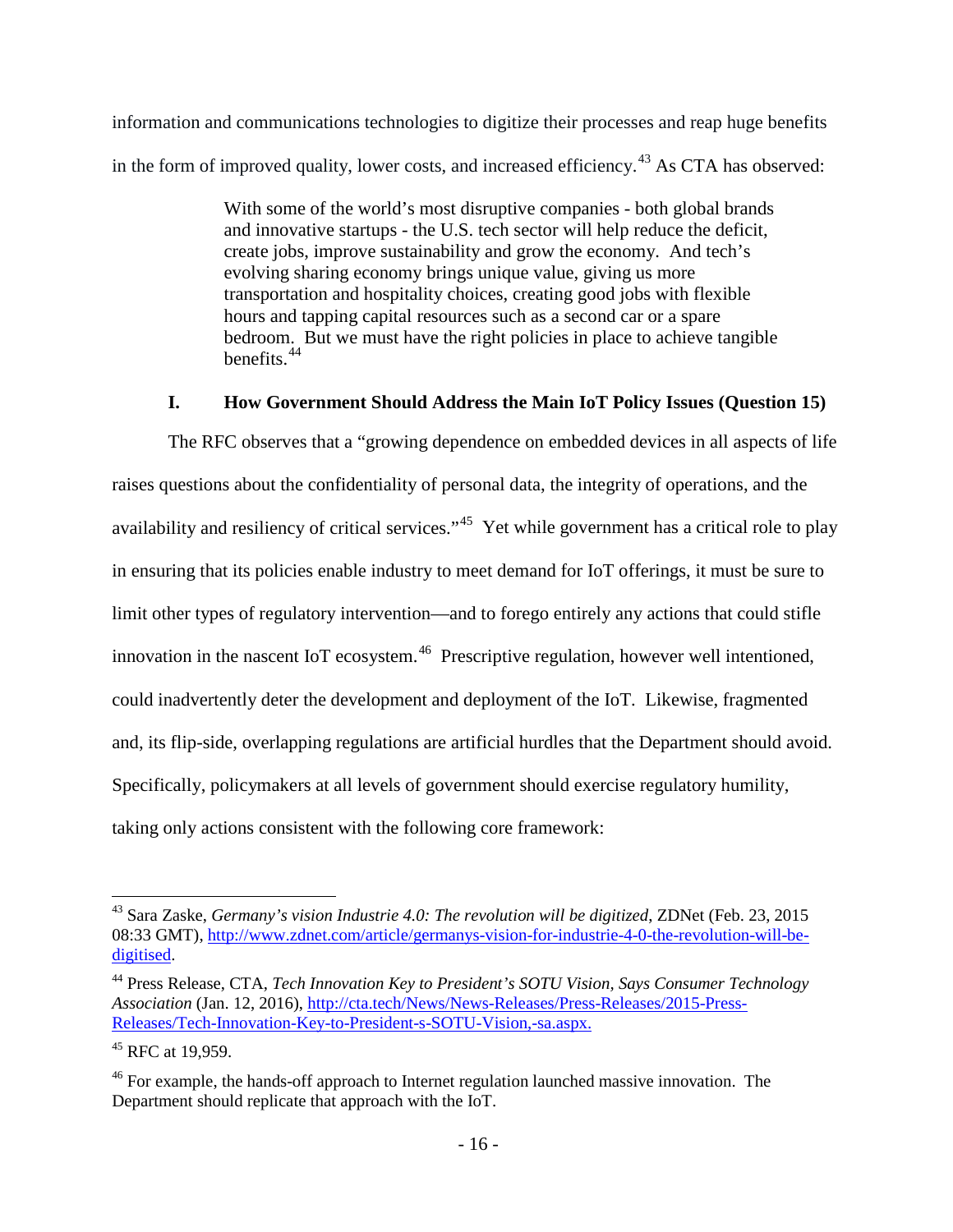*First*, to promote innovation, policymakers should favor market-based solutions over prescriptive regulations. Government should apply regulation only if there is a compelling public interest in doing so.[47](#page-18-0) Policymakers should not reflexively second-guess how consumers or businesses decide to incorporate technology into their lives. Likewise, in the rare event where policymakers believe that regulation would be superior to a market-based outcome, policymakers should test their assumption by applying empirical analyses to do a comprehensive cost-benefit analysis vis a vis alternative technologies, as well as determine whether the benefits of a proposed regulatory mandate will exceed its costs. Such cost-benefit analyses can help balance the need for consumer protection with the need to allow flexibility to innovate.<sup>[48](#page-18-1)</sup> Independent industry data should play a key role in these decisions.

**Second**, the primary goal of any IoT policy regime should be to promote innovation. As

President Barack Obama observed in his 2011 State of the Union address: "The first step in

winning the future is encouraging American innovation.... [W] hat America does better than

anyone else … is spark the creativity and imagination of our people…. In America, innovation

<span id="page-18-0"></span> <sup>47</sup> *See* Gary Shapiro, *How the Heavy Hand of Government Stifles the On Demand Economy*, TechDirt (Aug. 25, 2015) ("*The Heavy Hand of Government*"),

[https://www.techdirt.com/articles/20150824/11370432049/how-heavy-hand-government-stifles-demand](https://www.techdirt.com/articles/20150824/11370432049/how-heavy-hand-government-stifles-demand-economy.shtml)[economy.shtml.](https://www.techdirt.com/articles/20150824/11370432049/how-heavy-hand-government-stifles-demand-economy.shtml)

<span id="page-18-1"></span> $48$  For decades, Executive Branch agencies in the United States have been required to "(1) propose or adopt a regulation only upon a reasoned determination that its benefits justify its costs (recognizing that some benefits and costs are difficult to quantify); (2) tailor [their] regulations to impose the least burden on society, consistent with obtaining regulatory objectives, taking into account, among other things, and to the extent practicable, the costs of cumulative regulations; (3) select, in choosing among alternative regulatory approaches, those approaches that maximize net benefits (including potential economic, environmental, public health and safety, and other advantages; distributive impacts; and equity); (4) to the extent feasible, specify performance objectives, rather than specifying the behavior or manner of compliance that regulated entities must adopt; and (5) identify and assess available alternatives to direct regulation, including providing economic incentives to encourage the desired behavior, such as user fees or marketable permits, or providing information upon which choices can be made by the public." *See*  Exec. Order No. 13, 563, 76 Fed. Reg. 3,821 (Jan. 18, 2001) (summarizing Exec. Order No. 12,866, 58 Fed. Reg. 51,735 (Sept. 30, 1993)). President Obama enhanced these principles, directing agencies to, among other things, "identify and consider regulatory approaches that reduce burdens and maintain flexibility and freedom of choice for the public" where permitted by law.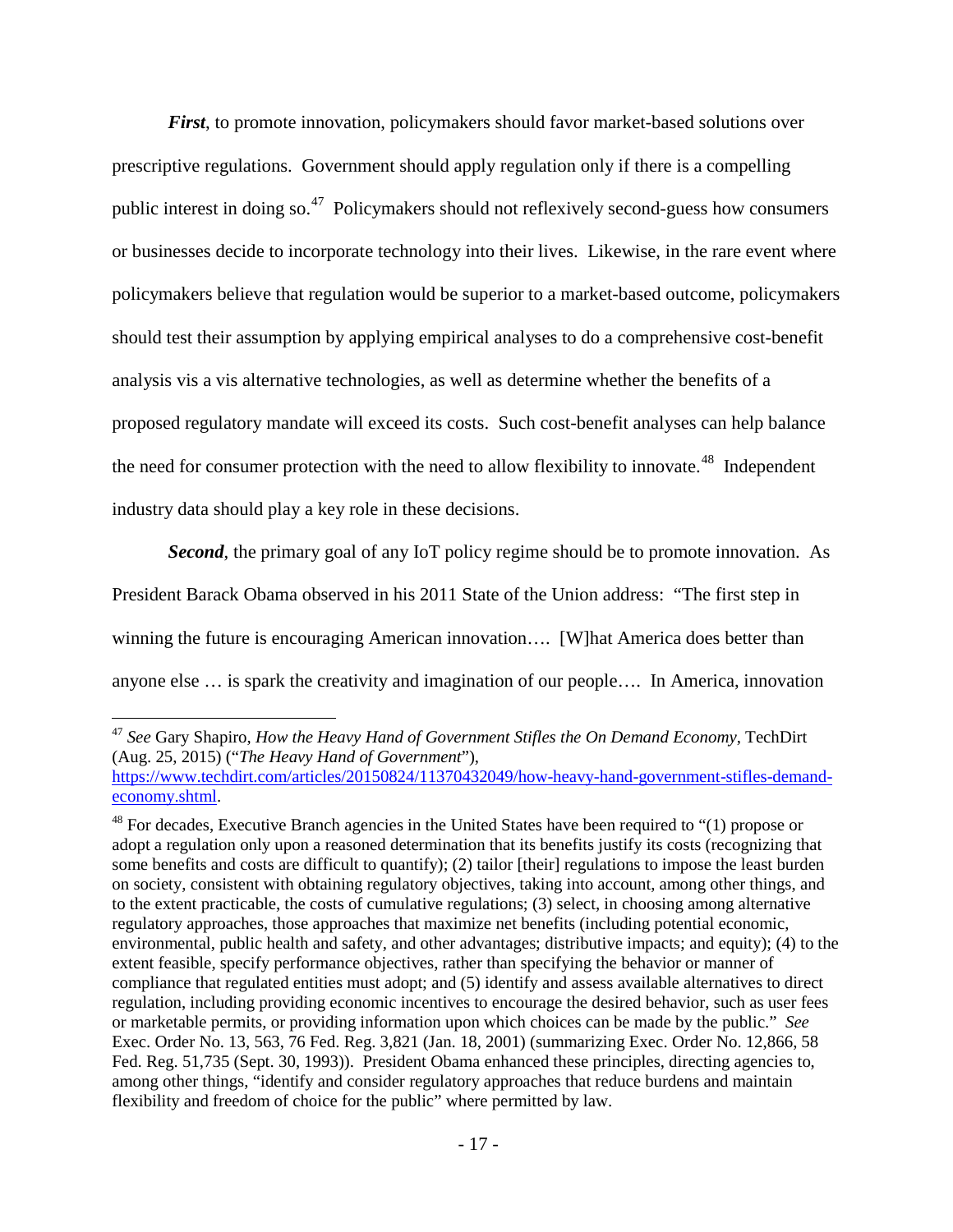doesn't just change our lives. It is how we make our living."<sup>[49](#page-19-0)</sup> Further, "our free enterprise" system is what drives innovation."<sup>[50](#page-19-1)</sup>

*Third*, if policymakers decide that some form of oversight is appropriate in a given case, they should proceed with caution, favoring self-regulation over command-and-control on determining how the outcomes are achieved. CTA and groups like it have long been committed to solutions that marry industry expertise, stakeholder involvement, and the flexibility required by a fast-changing marketplace. Standards ensure that technical issues are addressed in cooperative forums, principally by technologists rather than attorneys, and often eliminating any need for regulatory mandates. A wide variety of groups develop and enforce tailored industry codes of conduct that hold bad actors to account without undermining innovation.<sup>[51](#page-19-2)</sup>

Consistent with these principles, policymakers should reject mandates that would distort the IoT's trajectory and undercut the growth of offerings that would expand consumers' welfare. In particular, they should reject actions that favor one platform or technology over another or create or expand uncertainty, and should foreswear excessively punitive enforcement penalties.<sup>52</sup> In the case of the IoT, incorrect, unnecessary, or premature mandates have the potential to distort the marketplace in a way that may disadvantage the US on a globally competitive basis. They could delay, dis-incentivize or prevent the development of new and superior technologies that would do better to improve our health outcomes, energy conservation efforts, or highway safety (to take just three examples). While protection of consumers should always remain at the forefront of regulators' minds, government must refrain from over-reaching enforcement actions

<span id="page-19-0"></span> <sup>49</sup> The White House, *Remarks by the President in State of Union Address* (Jan. 25, 2011), [http://1.usa.gov/1Uisr5d.](http://1.usa.gov/1Uisr5d)

<span id="page-19-1"></span><sup>50</sup> *Id.*

<span id="page-19-2"></span><sup>51</sup> *See infra* Section II.J, responding to Questions 16-17.

<span id="page-19-3"></span><sup>52</sup> *See The Heavy Hand of Government*.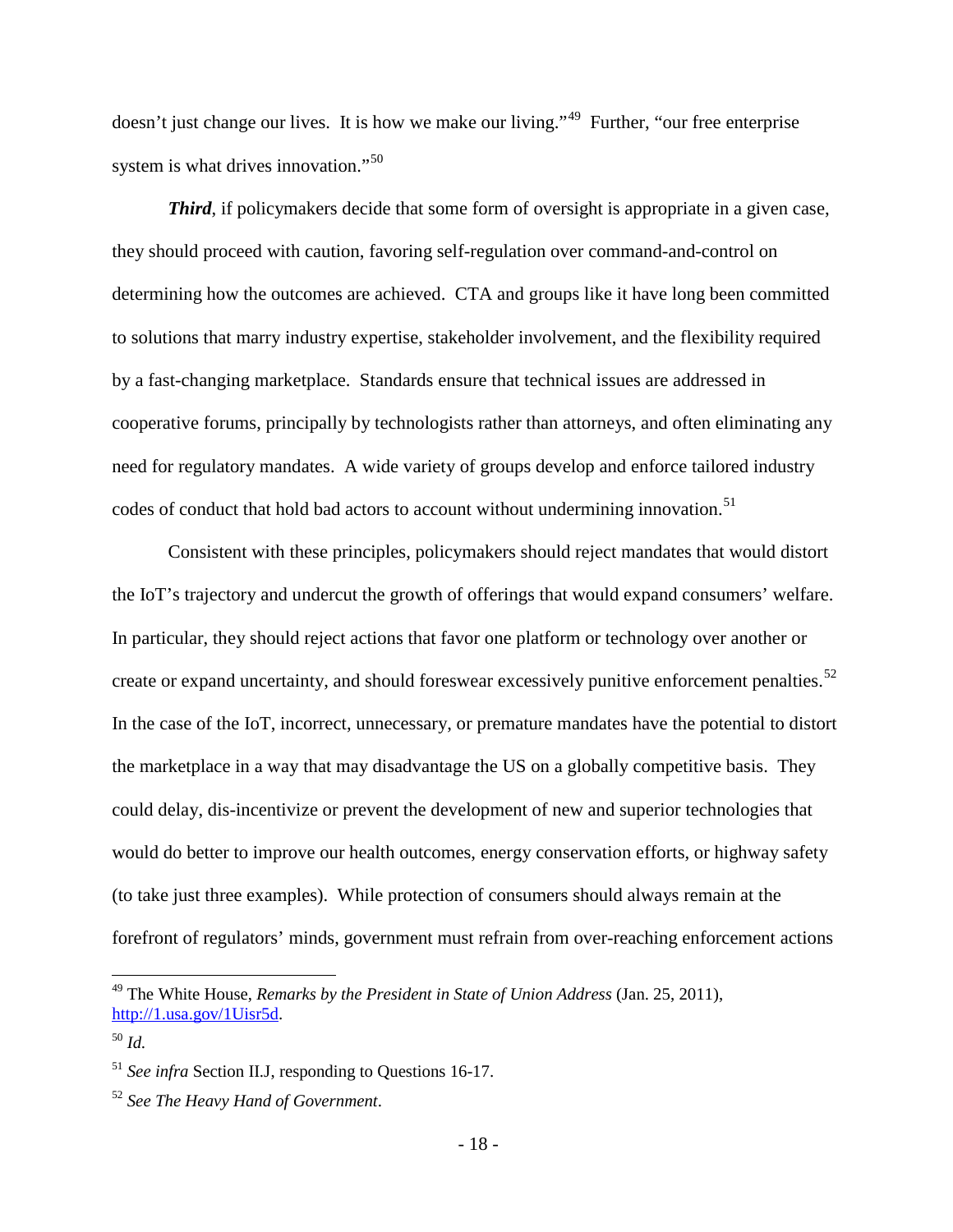that harm consumers by mandating a specific technology, increasing the cost of providing service or entering a sector without providing commensurate consumer benefit.

### <span id="page-20-0"></span>**J. How Government Should Address IoT Cybersecurity and Privacy Concerns (Questions 16-17)**

The Internet's growth is largely attributable to the success of consensus-driven stakeholder processes to address policy issues,  $53$  and the privacy and security concerns associated with the IoT closely mirror those in which industry already has a strong track record of developing and implementing best practices to protect consumers. To address cybersecurity and privacy concerns, government must continue to foster industry-wide, consensus-driven selfregulation that is nimble and keeps pace with rapidly evolving technologies.

Self-regulatory regimes have worked well to ensure consumer privacy and foster innovation. The use of consumer information for marketing and other purposes is not new, as marketers have engaged in responsible collection of data for more than 100 years.<sup>54</sup> Time and again, industry has proactively addressed emerging privacy and security issues.<sup>55</sup> In contrast,

<span id="page-20-1"></span> <sup>53</sup> *See, e.g.*, *Executive Office of the President of the United States, Consumer Data Privacy in a Networked World: A Framework for Protecting Privacy and Promoting Innovation in the Global Digital Economy*, 23 (2012) ("the Administration believes that multistakeholder processes underlie many of the institutions responsible for the Internet's success"),<http://1.usa.gov/1FQW1XF> ("Consumer Data Privacy Framework").

<span id="page-20-2"></span><sup>54</sup> Susan Taplinger, *The Plain Facts: Why Self-Regulation Works Better than Government Regulation*, DMA (May 9, 2014), [http://thedma.org/blog/advocacy/the-plain-facts-why-self-regulation-works-better](http://thedma.org/blog/advocacy/the-plain-facts-why-self-regulation-works-better-than-government-regulation/)[than-government-regulation.](http://thedma.org/blog/advocacy/the-plain-facts-why-self-regulation-works-better-than-government-regulation/)

<span id="page-20-3"></span><sup>&</sup>lt;sup>55</sup> Efforts of organizations like the Digital Advertising Alliance and Network Advertising Initiative have provided robust protections and tools to consumers as they use the Internet. *See, e.g.*, Consumer Data Privacy Framework, *supra*, at 12-13 (citing AboutAds.info, Self-Regulatory Principles for Online Behavioral Advertising (July 2009)) ("[P]rompted by the FTC, members of the online advertising industry developed self-regulatory principles based on the FIPPs, a common interface to alert consumers of the presence of third party ads and to direct them to more information about the relevant ad network, and a common mechanism to allow consumers to opt out of targeted advertising by individual ad networks."), [http://www.aboutads.info/resource/download/seven-principles-07-01-09.pdf;](http://www.aboutads.info/resource/download/seven-principles-07-01-09.pdf) Edith Ramirez, Chairwoman, FTC, *Cross-Device Tracking: An FTC Workshop*, 6-7 (Nov. 16, 2015) ("The Digital Advertising Alliance and the Network Advertising Initiative have also taken steps to enhance privacy protections in the online advertising space. The organizations' self-regulatory principles encourage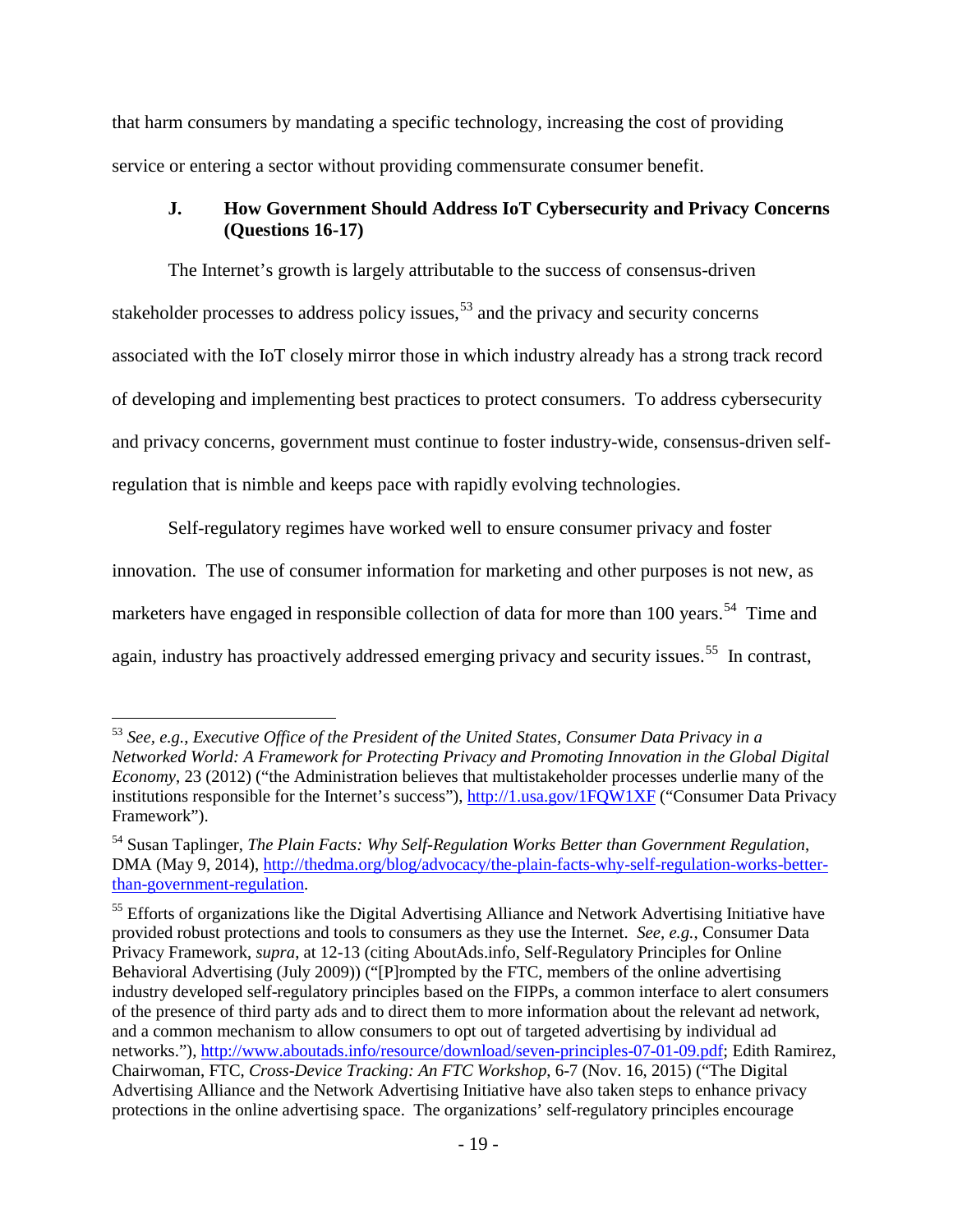unnecessary government action can skew or suppress innovation, create market uncertainty, and ultimately harm consumers. Legislation and regulation often fail to keep up with ever-evolving technology, and often rely—to the detriment of the marketplace and consumers—on regulators' static assumptions and predictions of where the market is going and what consumers want. Selfregulation is nimble, and can be more easily updated to address changes in the marketplace and technology. And self-regulatory efforts push companies to "internalize ethical behavior and principles since the rules are based on social norms and conduct of peers rather than top-down prescriptive rules."[56](#page-21-0) In fact, self-regulatory codes may be the *best* way to effectuate consumer adoption of the IoT.<sup>[57](#page-21-1)</sup> As a backstop with respect to consumer privacy, the FTC can utilize its Section 5 authority to protect against any privacy-related practices that are unfair or deceptive.<sup>[58](#page-21-2)</sup>

As a general matter, the increasing number of devices should not automatically trigger new regulations—before acting, there should be evidence of real harms. As IoT standards and technology continue to develop, regulatory efforts should be designed to promote innovation and

 $\overline{a}$ 

members to provide increased transparency and offer consumers control over data collection for certain practices. DAA and NAI also have developed useful opt-out tools for online data collection covered by their self-regulatory codes. NAI has also issued guidance relating to the use of non-cookie technologies, emphasizing that members should honor user opt-outs regardless of the technology used. NAI is currently developing and testing a new centralized opt-out tool that will inform consumers when NAI members use non-cookie technologies for interest-based advertising."), [http://1.usa.gov/1XvgbU6.](http://1.usa.gov/1XvgbU6)

<span id="page-21-0"></span><sup>56</sup> Daniel Castro, *Benefits and Limitations of Industry Self-Regulation for Online Behavioral Advertising*, The Information Technology & Innovation Foundation, 6 (Dec. 2011), [http://www.itif.org/files/2011-self](http://www.itif.org/files/2011-self-regulation-online-behavioral-advertising.pdf)[regulation-online-behavioral-advertising.pdf.](http://www.itif.org/files/2011-self-regulation-online-behavioral-advertising.pdf)

<span id="page-21-1"></span><sup>57</sup> Christopher Wolf and Jules Polonetsky, *An Updated Privacy Paradigm for the "Internet of Things"*, The Future of Privacy Forum, 11 (Nov. 19, 2013) ("As the Internet of Things becomes more ubiquitous, parents will want to control what can be done with information collected from devices associated with their children. Others may want to indicate their preferences about how third-party connected devices will communicate with them. Self-regulatory codes of conduct will be the most effective means to honor these preferences and others in the rapidly evolving landscape of the Internet of Things."), [https://fpf.org/wp-content/uploads/Wolf-and-Polonetsky-An-Updated-Privacy-Paradigm-for-the-](https://fpf.org/wp-content/uploads/Wolf-and-Polonetsky-An-Updated-Privacy-Paradigm-for-the-%E2%80%9CInternet-of-Things%E2%80%9D-11-19-2013.pdf) [%E2%80%9CInternet-of-Things%E2%80%9D-11-19-2013.pdf.](https://fpf.org/wp-content/uploads/Wolf-and-Polonetsky-An-Updated-Privacy-Paradigm-for-the-%E2%80%9CInternet-of-Things%E2%80%9D-11-19-2013.pdf)

<span id="page-21-2"></span> $58$  In addition the FTC action, the Department should note that regulations already exist and apply to IoT with respect to privacy, data security, energy, finance, and transportation.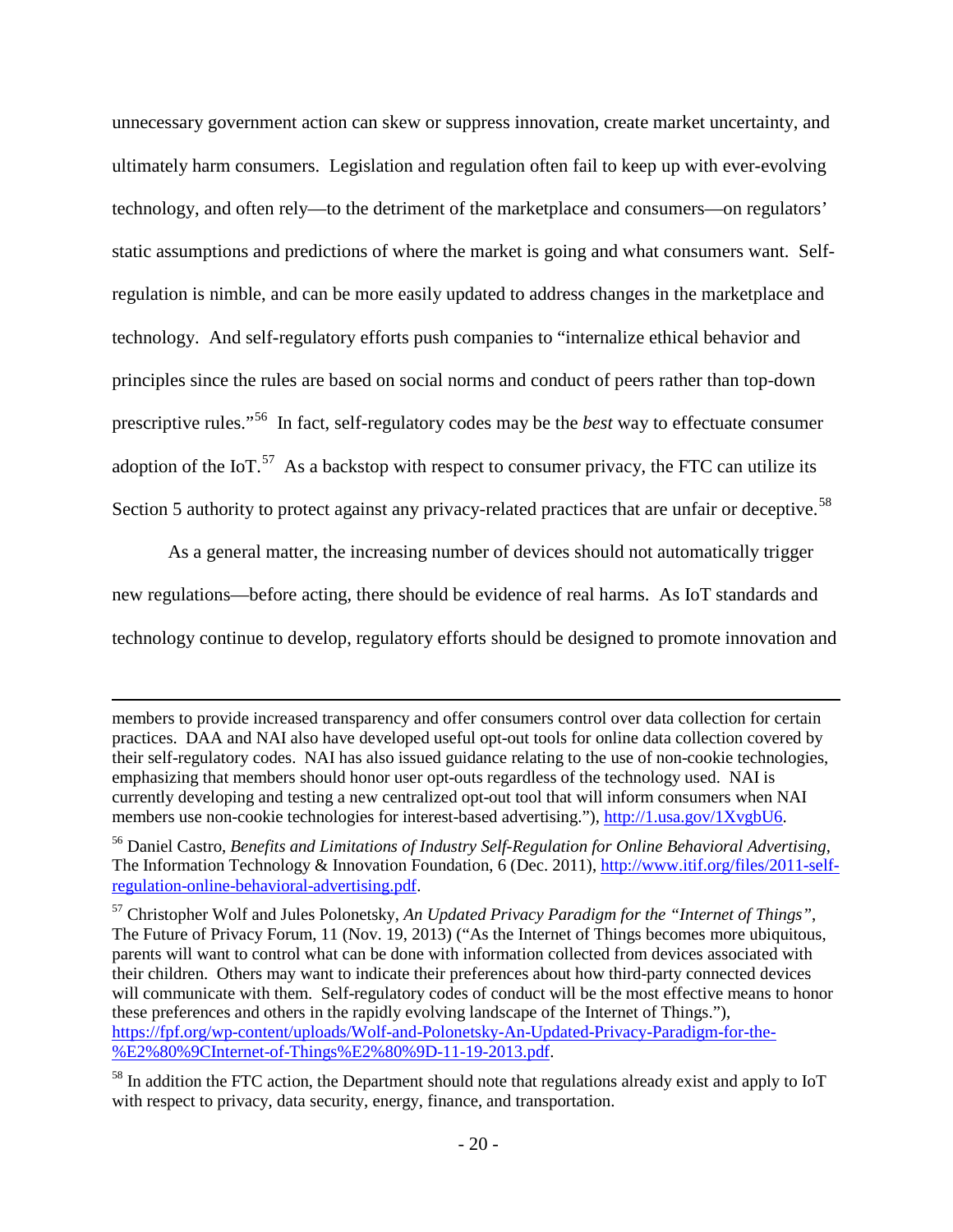realize the potential value in this emerging industry. Further, if there are new regulations, they will have to be harmonized with existing regulations; there will need to be further harmonization if state and federal agencies enact rules. A fragmented regulatory environment will limit innovation and growth of this industry.

Moreover, the Department should note that stakeholders already are proactively addressing IoT privacy concerns.<sup>59</sup> In addition, CTA and its members participate in a number of other ongoing efforts to address a host of IoT issues, including those convened by think tanks,

other associations, and the Administration.<sup>60</sup> Other examples include:

- The Future of Privacy Forum's discussion document on privacy principles for facial recognition technology;  $61$
- The President's National Security Telecommunications Advisory Committee ("NSTAC"), with the mission to provide the U.S. Government the best possible industry advice in areas of national security;  $62$

<span id="page-22-0"></span> $59$  For example, in early 2015, CTA began a process to establish a first-of-its-kind set of voluntary guidelines for private sector organizations that handle personal wellness data, which often is generated by wearable technologies. The process culminated in CTA's October 2015 announcement of the Guiding Principles on the Privacy and Security of Personal Wellness data, which establish a baseline, voluntary framework to promote consumer trust in technology companies. Among other things, the Guiding Principles recommend that companies: provide robust security measures; provide clear, concise, and transparent information on the use of data collection, storing, and sharing, especially when transferring data to unaffiliated third parties; allow consumers the ability to control and review their personal wellness data; offer users the ability to opt out of advertising; and disclose their protocol for responding to law enforcement requests. *See* CTA, *Guiding Principles on the Privacy and Security of Personal Wellness Data*, [http://www.cta.tech/healthprivacy;](http://www.cta.tech/healthprivacy) CTA, *Association Unveils First-of-Its-Kind, Industry Supported Principles on Wellness Data Privacy* (Oct. 26, 2015), [https://www.cta.tech/News/News-Releases/Press-](https://www.cta.tech/News/News-Releases/Press-Releases/2015-Press-Releases/Association-Unveils-First-of-Its-Kind,-Industry-Su.aspx)[Releases/2015-Press-Releases/Association-Unveils-First-of-Its-Kind,-Industry-Su.aspx.](https://www.cta.tech/News/News-Releases/Press-Releases/2015-Press-Releases/Association-Unveils-First-of-Its-Kind,-Industry-Su.aspx) CTA intends to review the Guiding Principles with members on a regular basis to ensure that the Principles accurately reflect current data privacy and security concerns.

<span id="page-22-1"></span> $60$  For example, the National Cyber Security Alliance and the WiFi Alliance, both of which share some members with CTA, have developed the following resources: [http://www.StaySafeOnline.org](http://www.staysafeonline.org/) and [http://www.wi-fi.org/discover-and-learn/security.](http://www.wi-fi.org/discover-and-learn/security)

<span id="page-22-2"></span><sup>61</sup> The Future of Privacy Forum, *Privacy Principles for Facial Recognition Technology* (Dec. 2015), [https://fpf.org/wp-content/uploads/2015/12/Dec9Working-Paper-FacialRecognitionPrivacyPrinciples-](https://fpf.org/wp-content/uploads/2015/12/Dec9Working-Paper-FacialRecognitionPrivacyPrinciples-For-Web.pdf)[For-Web.pdf.](https://fpf.org/wp-content/uploads/2015/12/Dec9Working-Paper-FacialRecognitionPrivacyPrinciples-For-Web.pdf)

<span id="page-22-3"></span><sup>62</sup> *See* Department of Homeland Security, *About NSTAC*, [https://www.dhs.gov/about-nstac.](https://www.dhs.gov/about-nstac)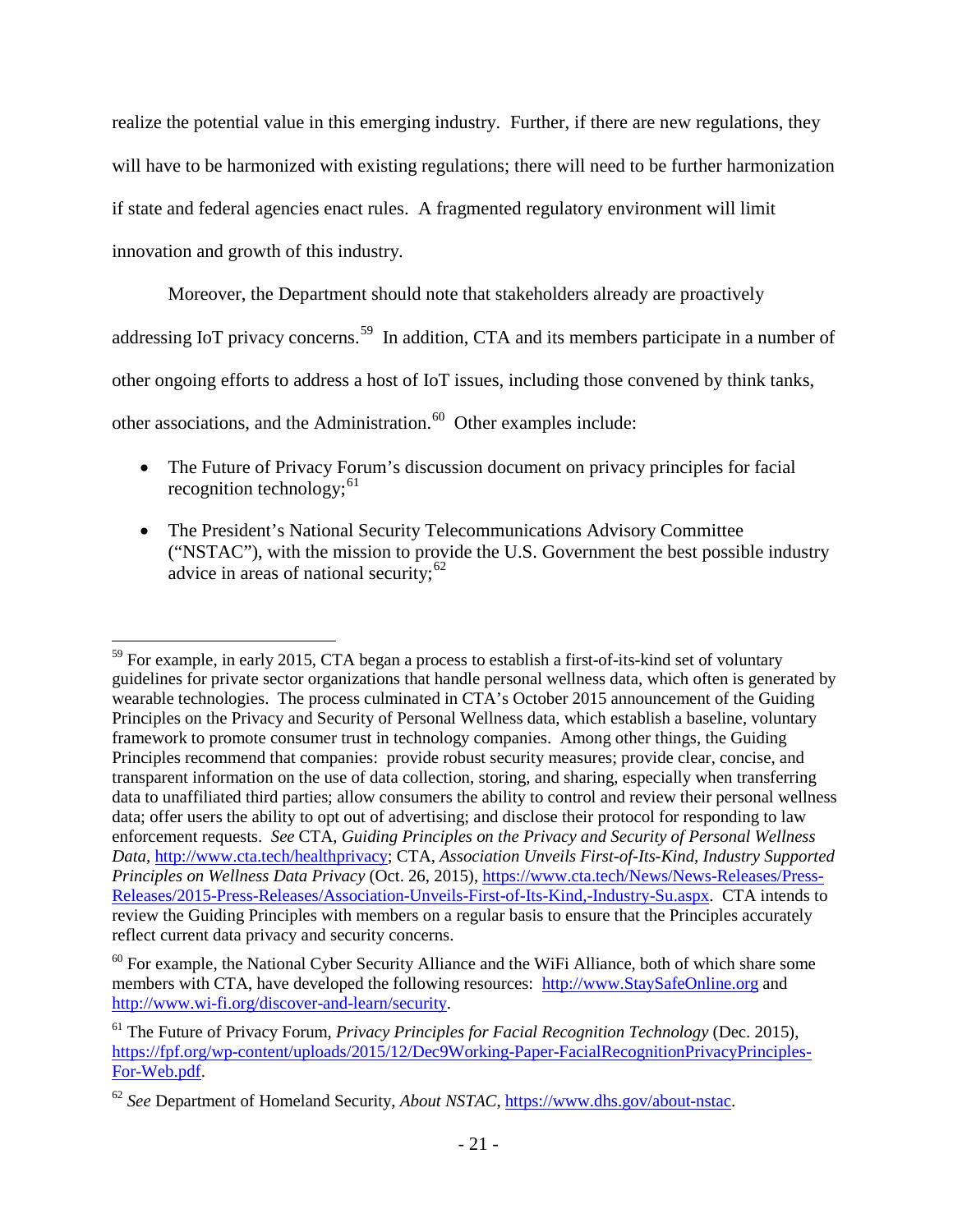- The Alliance of Automobile Manufacturers and the Association of Global Automakers' initiative to establish privacy principles;  $63$
- The Automotive Security Review Board initiative to codify best practices and design recommendations for advanced cybersecurity solutions and products to benefit the automobile industry and drivers;  $64$
- The Online Trust Alliance's IoT Trust Framework, which currently includes practices to address security, privacy, and sustainability concerns in connected home products and consumer-facing wearable technologies;<sup>[65](#page-23-3)</sup> and
- The NTIA's multistakeholder process to develop privacy, transparency, and accountability best practices for unmanned aircraft system use.<sup>[66](#page-23-4)</sup>

## <span id="page-23-0"></span>**K. Ways that the IoT Affects and is Affected by Questions of Economic Equity (Question 19)**

In addition to improving government services and increasing industrial efficiency, IoT

applications have the potential to provide critical services for all Americans, including members

of "disadvantaged communities and groups" and rural communities.<sup>[67](#page-23-5)</sup> For example, CTA's

research demonstrates that the IoT applications can "prevent and preempt life inconveniences

caused by … aging challenges."[68](#page-23-6) As the aging population increases, institutional long-term care

services cannot meet demand and, even if they could, many seniors want to age in their homes

for as long as possible.<sup>[69](#page-23-7)</sup> Emerging applications include safety monitoring that can prevent

<span id="page-23-1"></span><sup>&</sup>lt;sup>63</sup> The Alliance of Automobile Manufacturers, Automotive Privacy: Automakers Believe that Strong Consumer Data Privacy Protections are Essential to Maintaining the Trust of Our Customers, [http://www.autoalliance.org/auto-issues/automotive-privacy.](http://www.autoalliance.org/auto-issues/automotive-privacy)

<span id="page-23-2"></span><sup>&</sup>lt;sup>64</sup> The Automotive Security Review Board, [https://newsroom.intel.com/news-releases/intel-commits-to](https://newsroom.intel.com/news-releases/intel-commits-to-mitigating-automotive-cybersecurity-risks/)[mitigating-automotive-cybersecurity-risks.](https://newsroom.intel.com/news-releases/intel-commits-to-mitigating-automotive-cybersecurity-risks/)

<span id="page-23-3"></span><sup>65</sup> Online Trust Alliance, *Internet of Things*, [https://otalliance.org/initiatives/internet-things.](https://otalliance.org/initiatives/internet-things)

<span id="page-23-4"></span><sup>66</sup> NTIA, *Multistakeholder Process: Unmanned Aircraft Systems*, [http://1.usa.gov/1KQNZYy.](http://1.usa.gov/1KQNZYy)

<span id="page-23-5"></span> $67$  RFC at 19,959 ("In what ways could IoT potentially help disadvantaged communities or groups? Rural communities?").

<span id="page-23-6"></span><sup>68</sup> Consumer Technology Association Foundation and CTA, *Active Aging Study*, Report, at 6 (Mar. 2016).

<span id="page-23-7"></span><sup>&</sup>lt;sup>69</sup> *Id.* at 66-68; Steven Ewell, *Smart Homes for Long Lives*, CTA i<sup>3</sup>, at 46 (Sept./Oct. 2015) (also noting that programs, such as the CTA Foundation-supported Selfhelp Virtual Senior Center, is "using technology to reconnect homebound seniors"), [http://mydigimag.rrd.com/publication/?i=272619&p=48.](http://mydigimag.rrd.com/publication/?i=272619&p=48)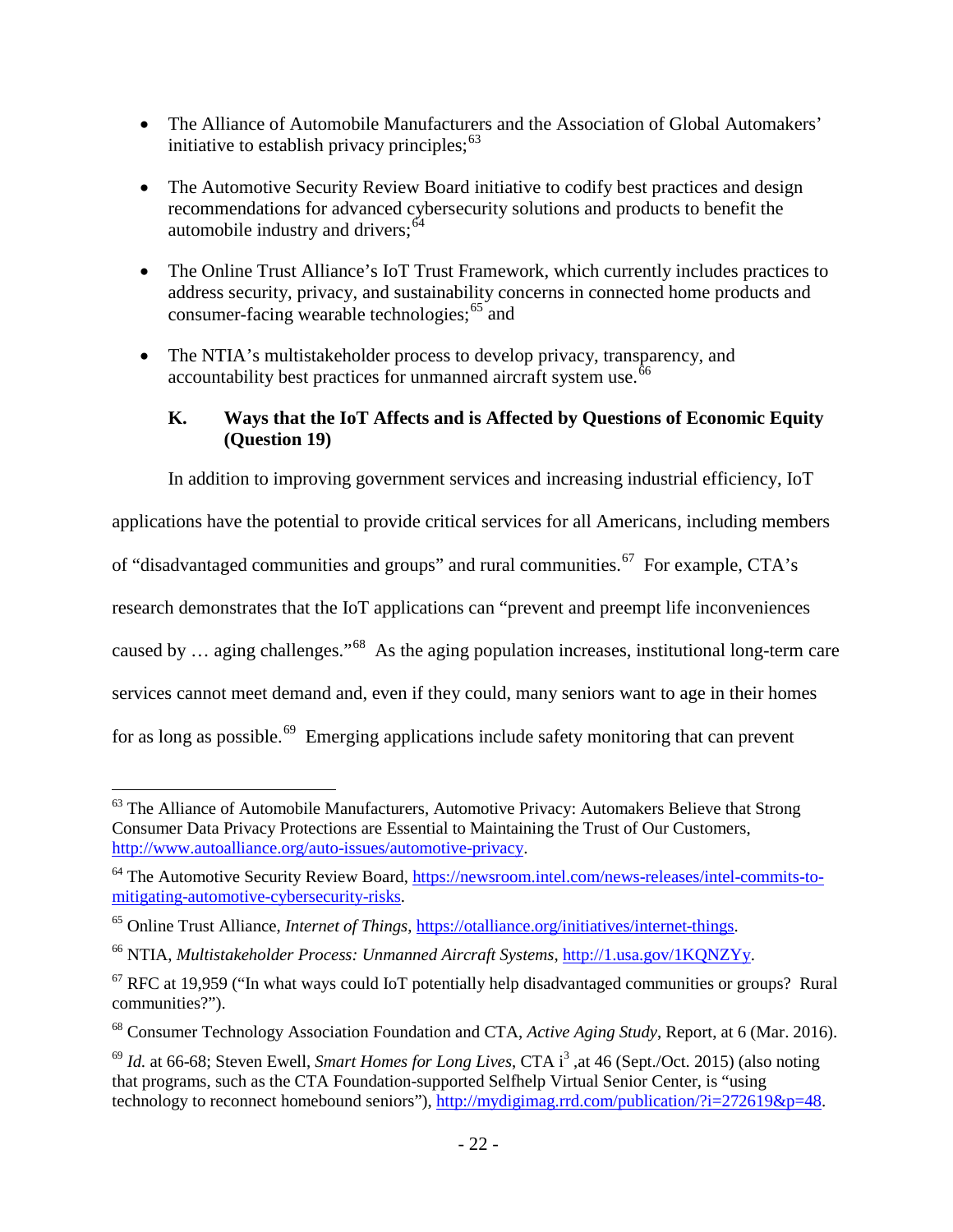seniors from getting lost, improved living comfort through smart sensors and controls, and health monitoring can help seniors stay in their homes longer by making homes a little friendlier and reducing the time caregivers and even medical professionals need to spend on-site.<sup>[70](#page-24-0)</sup> CTA Foundation proudly supports the Older Adults Technology Services' ("OATS") Senior Planet Exploration Center in New York, among many other initiatives, which offers classes and sits down with seniors to explain technologies, demystifying and unlocking technology.<sup>[71](#page-24-1)</sup>

Similarly, individuals with disabilities—including many seniors—are harnessing the IoT

to live safer, more independent lives:

While many drivers dream about being able to sit back and relax during a long commute, [self-driving cars] can literally open a new world to those who are physically unable to drive, providing access to daily routines such as grocery shopping or visiting friends and family, as well as bigger opportunities like facilitating steady employment and accessing health  $care.$ <sup>72</sup>

For those with physical limitations, controlling lights and thermostats can transform a dwelling into a comfortable home.<sup>[73](#page-24-3)</sup> IoT applications convert signals delivered aurally—think a doorbell and telephone ring—into signals delivered into visually or physical—flashing lights and

<span id="page-24-0"></span> <sup>70</sup> *Id.* at 6.

<span id="page-24-1"></span><sup>71</sup> *See, e.g.*, CTA Foundation, Initiatives ("CTA Foundation Initiatives"), [http://www.cta.tech/Foundation/Initiatives.aspx;](http://www.cta.tech/Foundation/Initiatives.aspx) *see also* CTA Foundation Initiatives (quoting a Senior Planet member, "This week I was awarded my 100th Elance job! I have retained my five-star average, and now have six repeat clients, and my latest ranking as of last week is No. 76 out of the 239,000 writers registered with the site worldwide. Prior to my OATS training, I had never even heard of Elance, but through your classes I gained the skills and confidence to give it a try.").

<span id="page-24-2"></span><sup>72</sup> CTA, *2015 Sustainability Report: Innovating a Better World*, at 44 (2015) ("*Innovating a Better World*"), [http://content.ce.org/SReport2016/CTA\\_SR\\_2016/report-builder/\\_pdf/CTA\\_2015\\_SR.pdf.](http://content.ce.org/SReport2016/CTA_SR_2016/report-builder/_pdf/CTA_2015_SR.pdf)

<span id="page-24-3"></span><sup>73</sup> *See, e.g.*, Shalene Gupta, *For the disabled, smart homes are home sweet home*, Fortune (Feb. 1, 2015 6:00 AM EDT) ("For years, [Steve O'Hear, who uses an electrical wheelchair,] had to rely on someone else to turn the lights on–that is until he installed Internet-connected lights that he could turn on with his smartphone."), [http://fortune.com/2015/02/01/disabled-smart-homes.](http://fortune.com/2015/02/01/disabled-smart-homes/)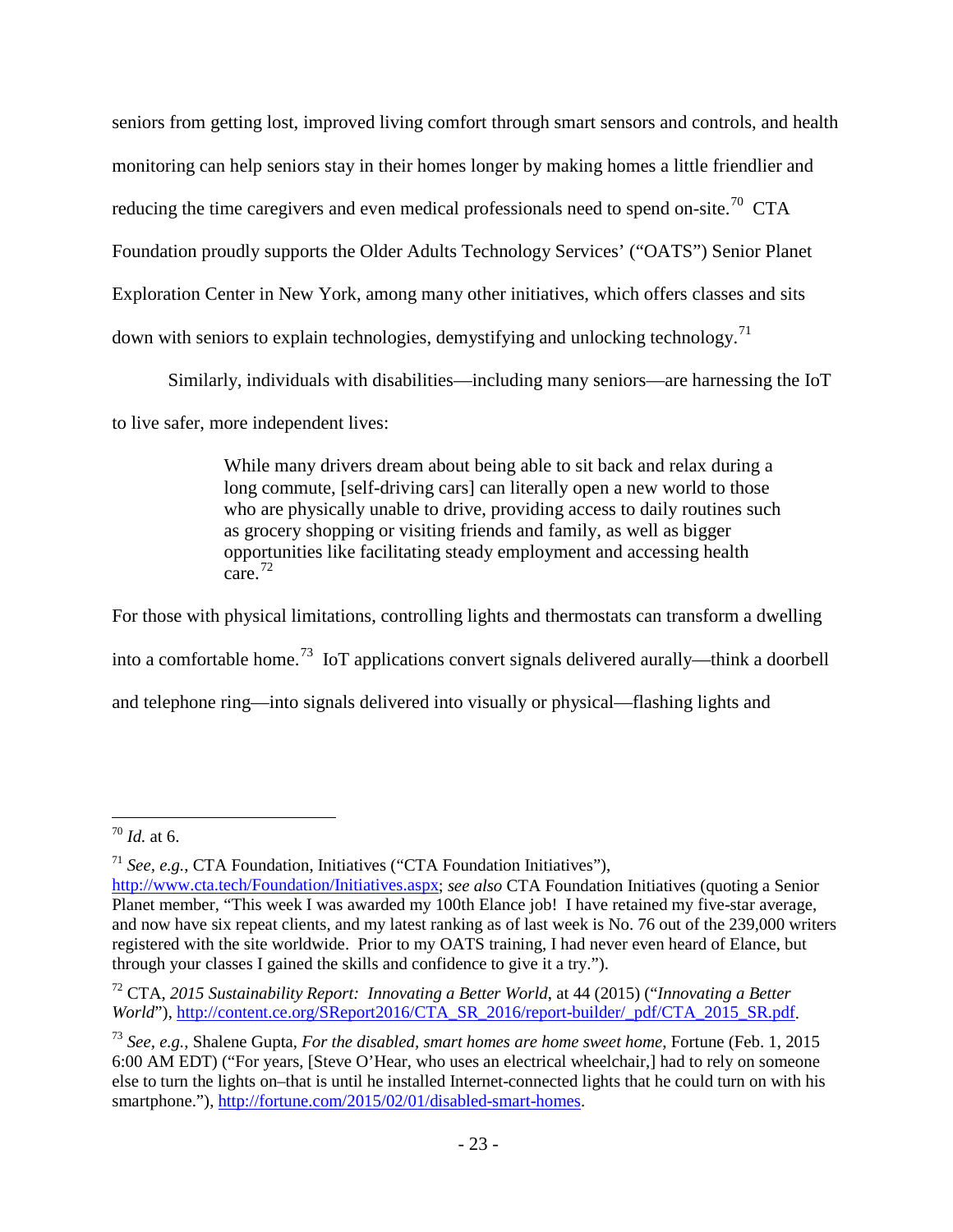vibrating phones.<sup>[74](#page-25-1)</sup> And, for individuals with cognitive disabilities, sensors can remind individuals to perform daily tasks or alert remote caregivers about a delayed routine task.<sup>75</sup> Importantly, many Consumer IoT applications are able to interface through smartphones, tablets, and other mobile devices, which have built in accessibility features for app designers and consumers to use. Finally, IoT-powered efficiency gains can lead directly to lower utility bills. A private-public partnership to ensure these communities have access to IoT devices can spur these benefits.

### <span id="page-25-0"></span>**L. Factors and Issues the Department Should Consider in its International Engagement (Questions 20-23)**

CTA commends the NTIA for separately soliciting comment in preparation for the upcoming 2016 World Telecommunications Standardization Assembly.<sup>[76](#page-25-3)</sup> The Department should continue to solicit public comment on government positions in international standards fora.[77](#page-25-4) With an extensive Technology and Standards program that includes more than 70 committees, subcommittees and working groups and roughly 1,100 participants as well as American National Standards Institute accreditation, CTA is a champion of voluntary, consensus-based standards. To that end, the Department, including NIST and NTIA, should promote international harmonization of standards. However, that harmonization should not be in the form of mandates from international fora. Further, the Department should continue to

<span id="page-25-1"></span> $74$  In particular, the CTA Foundation is partnering with the Gallaudet University Technology Access Program to use IoT to enable alerts for people are deaf or hard of hearing.

<span id="page-25-2"></span><sup>75</sup> *Innovating a Better World* at 44.

<span id="page-25-3"></span><sup>76</sup> *Input on Proposals and Positions for 2016 World Telecommunications Standardization Assembly*, Request for Public Comment, Docket No. 160509408-6408-01, RIN 0660-XC026, 81 Fed. Reg. 30518 (May 17, 2016) ("WTSA-2016 RFC"). CTA looks forward to commenting on the WTSA-2016 RFC.

<span id="page-25-4"></span> $77$  RFC at 19,958 ("Both NIST and NTIA have been actively engaged with international standards bodies and international organizations on aspects of IoT and other related areas (e.g., cybersecurity), and have been further engaged with other Federal agencies.").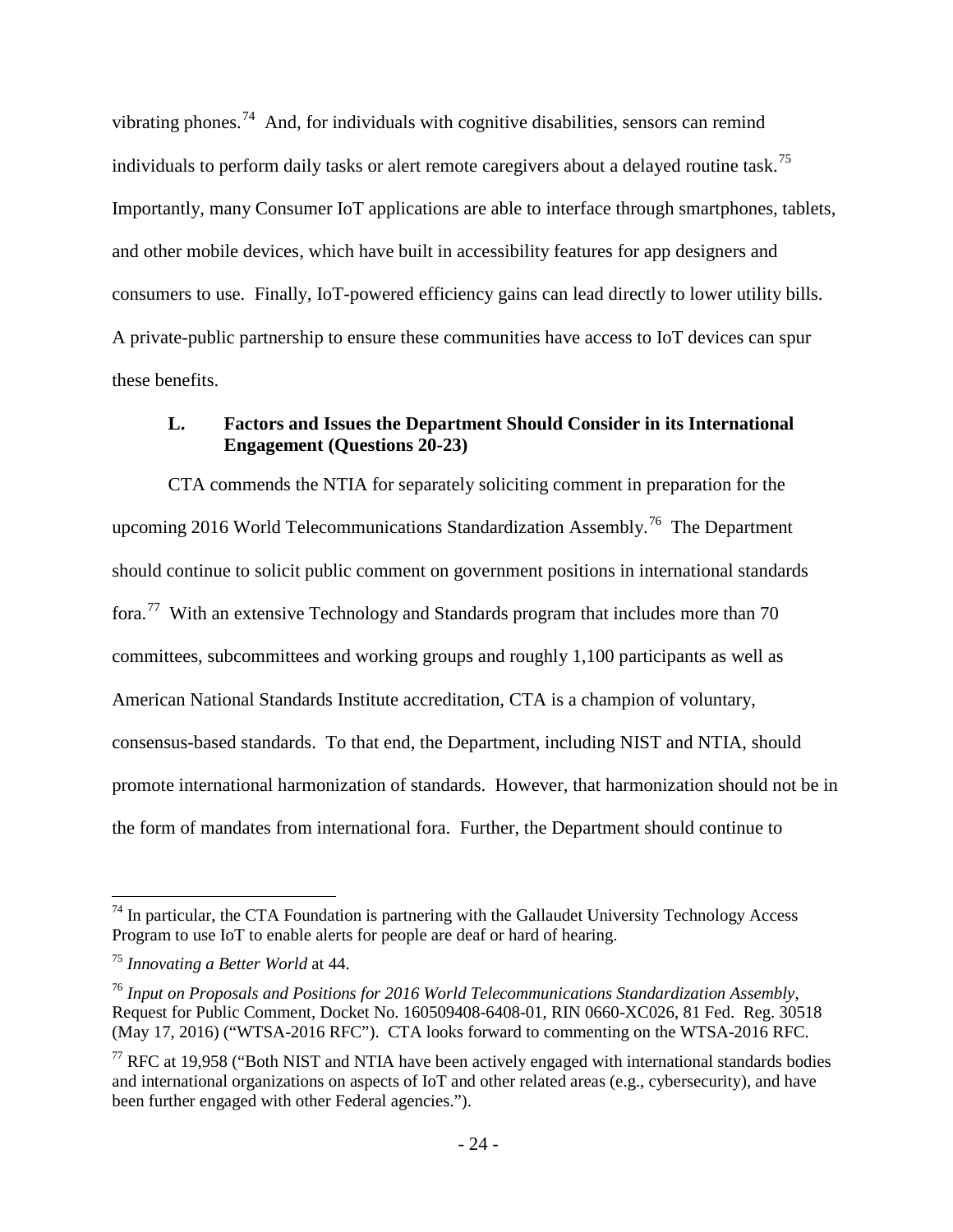promote regulatory harmonization to increase economics of scales. Consumers and society benefit when CTA's members are able to design, build, and test *once* and sell *everywhere*.

<span id="page-26-0"></span>**M. IoT Policy Areas that Could be Appropriate for Multistakeholder Engagement; Role the Department of Commerce Should Play in Addressing IoT Challenges and Opportunities and Collaborating with Stakeholders; Government and Private Sector Collaboration to Ensure that Infrastructure, Policy, Technology, and Investment are Working Together to Fuel IoT Growth and Development (Questions 25-27)**

Building a strong public sector/private sector partnership can help bolster the foundation for consumer confidence and trust in the IoT. Government can advance the IoT by working with industry to develop a system of trust between users and connected things. Together government and industry can work to educate consumers on issues such as how to limit risks associated with unsecured connected devices (*e.g.*, by changing default passwords, using password-protecting home Wi-Fi networks, and employing virtual private networks).<sup>[78](#page-26-1)</sup>

The public/private partnership that has coalesced around the Department's recent cybersecurity initiatives is particularly illustrative. Most notably, various critical infrastructure sectors came together to develop the NIST Cybersecurity Framework, a voluntary, flexible, and non-regulatory approach that enables companies of all types and sizes to tailor their cybersecurity efforts to meet their business models, infrastructure, and assets.[79](#page-26-2) Similar

<span id="page-26-2"></span><sup>79</sup> *Framework for Improving Critical Infrastructure Cybersecurity*, Version 1.0, NIST, 1 (Feb. 12, 2014) (explaining that the "[f]ramework, created through collaboration between government and the private sector, uses a common language to address and manage cybersecurity risk in a cost-effective way based on business needs without placing additional regulatory requirements on businesses"), [http://1.usa.gov/1dIqXf5.](http://1.usa.gov/1dIqXf5) In response to requests for comment by NIST, industry recently voiced continued support of the Cybersecurity Framework as companies work through the early phases of building it into their risk management processes. *See Views on the Framework for Improving Critical Infrastructure Cybersecurity*, 80 Fed. Reg. 76,934 (Dec. 11, 2015).

<span id="page-26-1"></span> <sup>78</sup> One example of this is the FTC's groundbreaking "Start with Security" series, where the FTC has taken business guidance on the road to San Francisco, Seattle, and Austin, to meet with startups, experts, and agency officials to discuss effective data security strategies.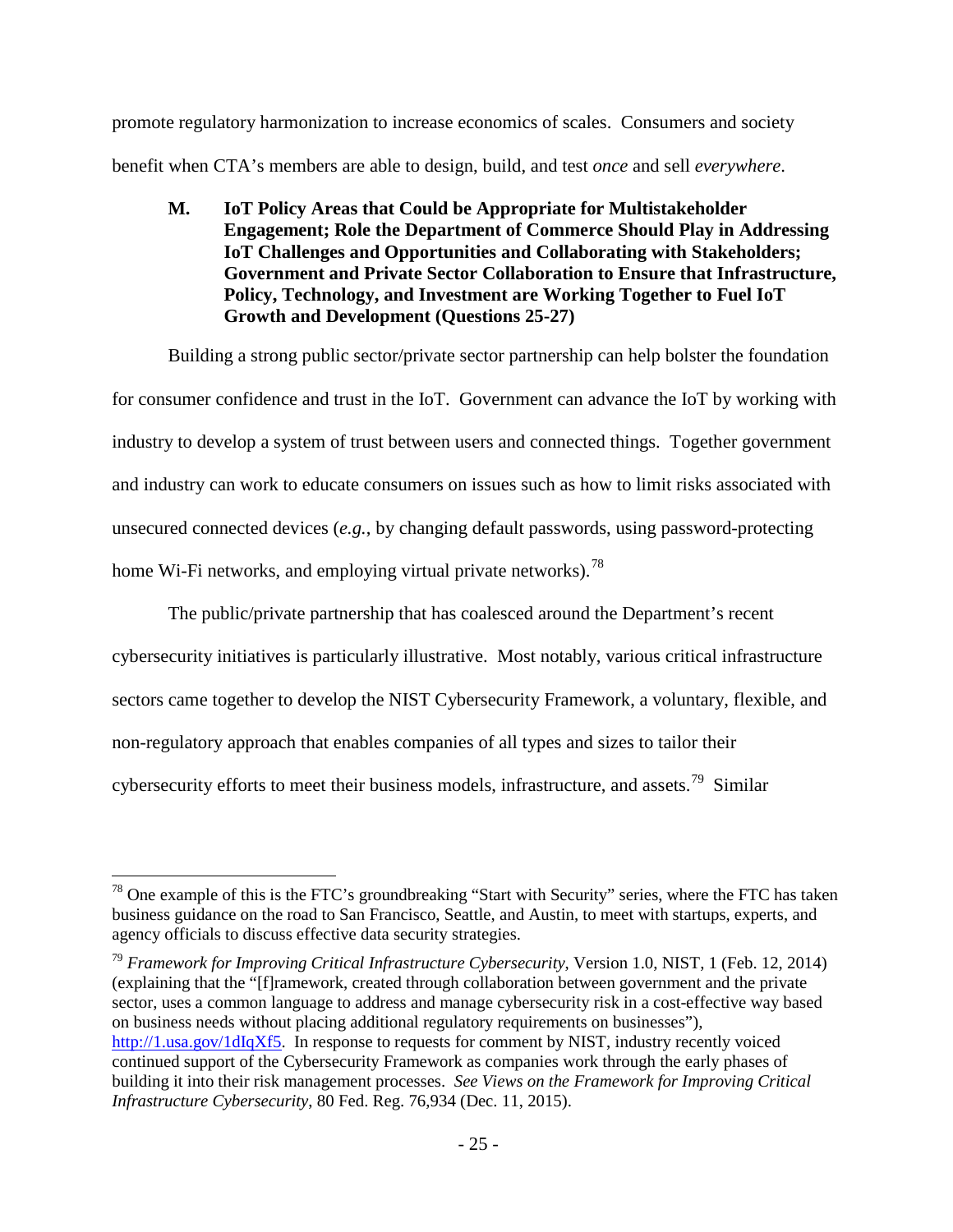business-led collaboration continues through other established mechanisms.<sup>80</sup> Additional industry coordination is facilitated through the Communications Security, Reliability and Interoperability Council ("CSRIC")—an advisory committee to the FCC that recommends best practices and potential actions to ensure optimal security, reliability, and interoperability of commercial and public safety communications systems. $81$  Concurrently, NTIA has used its multistakeholder processes to further catalyze industry discussion on the cybersecurity-related issues, with the stated goal of avoiding regulatory solutions.<sup>82</sup> Of course, all of these efforts parallel industry's own initiatives, such as the Building Security in Maturity Model ("BSIMM")—a study of actual software security initiatives that likewise is not a one-size-fits-all prescription.<sup>[83](#page-27-3)</sup> In short, cybersecurity issues are being addressed in a multi-layered fashion, with industry consistently taking a lead in shaping the discussion. A similar approach to challenges posed by the growth of the IoT would ensure protection of consumers' safety and quality of

<span id="page-27-0"></span> <sup>80</sup> *See, e.g.*, *About CSCC*, U.S. Communc'ns Sector Coordinating Council, (describing means of coordination used by the Communications Sector Coordinating Council), [http://www.commscc.org/about.](http://www.commscc.org/about/) Sector Coordinating Councils formed for each of sixteen critical infrastructure sectors.

<span id="page-27-1"></span><sup>81</sup> *See The Communications Security, Reliability and Interoperability Council*, FCC, [http://transition.fcc.gov/pshs/advisory/csric.](http://transition.fcc.gov/pshs/advisory/csric/) CSRIC's working groups have proposed implementation guidance to help communications companies implement the NIST Cybersecurity Framework and continue to recommend and refine best practices in this space. *Cybersecurity Risk Management and Best Practices, Working Group 4: Final Report*, CSRIC IV (Mar. 2015), [https://transition.fcc.gov/pshs/advisory/csric4/CSRIC\\_IV\\_WG4\\_Final\\_Report\\_031815.pdf.](https://transition.fcc.gov/pshs/advisory/csric4/CSRIC_IV_WG4_Final_Report_031815.pdf)

<span id="page-27-2"></span><sup>82</sup> *See, e.g.*, *Stakeholder Engagement on Cybersecurity in the Digital Ecosystem*, 80 Fed. Reg. 14,360, 14,363 (Mar. 19, 2015) (recognizing that traditional regulation in this context is "difficult and inefficient" in light of the "pace of innovation in the highly dynamic digital ecosystem"); *id.* at 14,365 (stating that "[i]n the digital ecosystem, the rapid pace of innovation often outstrips the ability of regulators to effectively administer key policy questions," and that "[o]pen, voluntary, and consensus-driven processes can work to safeguard the interests of all stakeholders while still allowing the digital economy to thrive"); Angela Simpson, Deputy Assistant Sec'y of Commerce for Commc'ns and Info., Nat'l Telecomm. & Info. Admin., Remarks at the Vulnerability Research Disclosure Multistakeholder Process (Sept. 29, 2015) ("it is not our job to tell you what to do. NTIA will not impose its views on you. We will not tip the scales. We are not regulators. We are not developing rules. We do not bring enforcement actions. Instead, we are in a unique position to encourage you to come together, to cooperate, and to reach agreement on important issues."), [http://1.usa.gov/1XvgMFd.](http://1.usa.gov/1XvgMFd)

<span id="page-27-3"></span><sup>83</sup> *About BSIMM*, Building Security in Maturity Model, [https://www.bsimm.com/about.](https://www.bsimm.com/about/)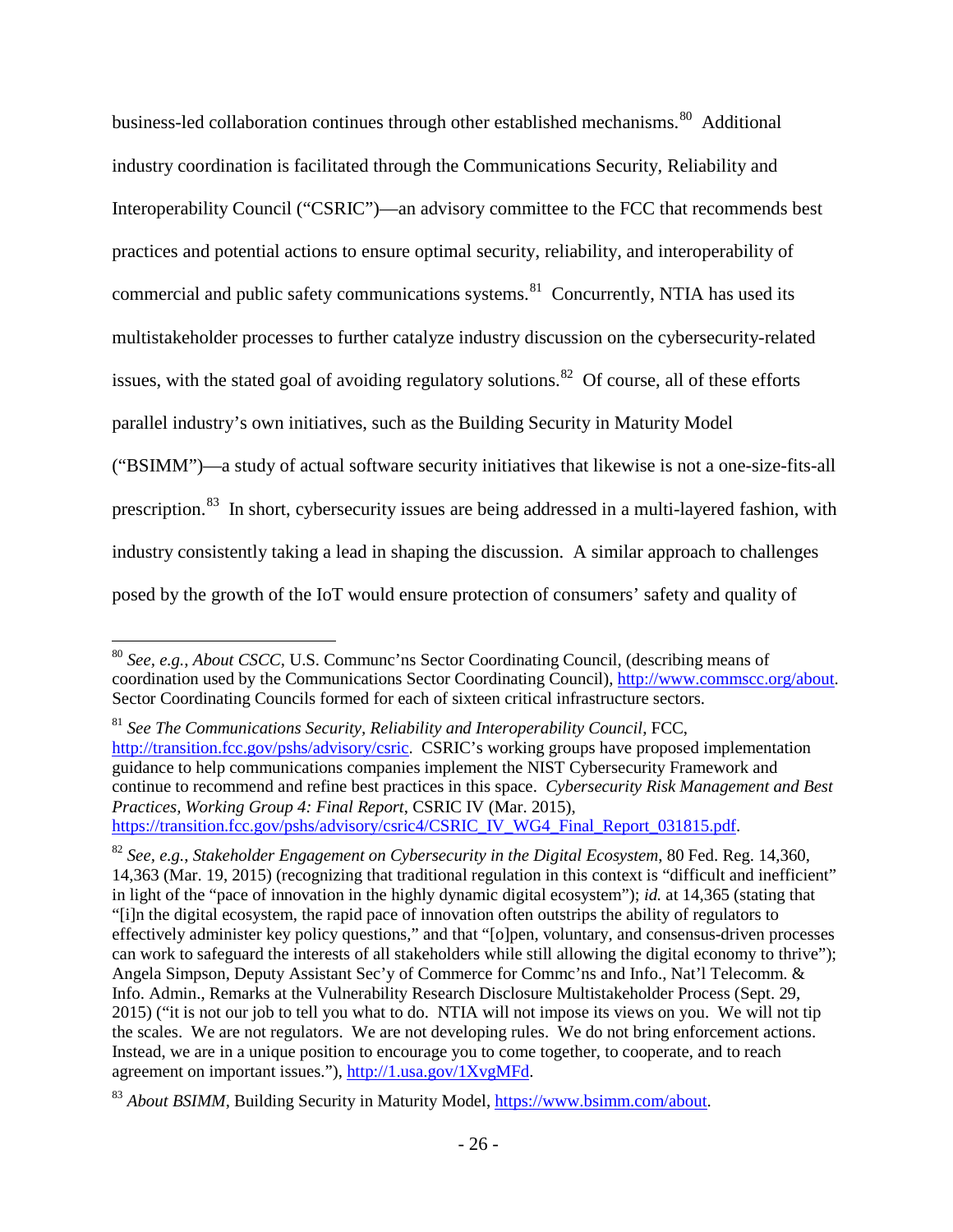service, while affording industry the opportunity to directly participate and shape parameters that can evolve flexibly as new business and technological developments emerge.

#### **N. Additional Relevant Issues (Question 28)**

<span id="page-28-0"></span>The government can take additional steps toward ensuring that the U.S. IoT ecosystem maintains its global leadership role. For example:

*Demand Stimulation*. The government can generate demand for IoT technologies, which will help jumpstart the development of the IoT ecosystem. Agencies can utilize IoT technology themselves to increase efficiency in their management of public infrastructure and also can incent or require regulated utilities to use IoT technologies to more efficiently manage and conserve regulated resources such as energy and water.<sup>84</sup> This will result in direct and immediate benefits to the American public while simultaneously stimulating the IoT markets that supply the government and public utilities. By making the data collected by governmentoperated IoT systems available to industry (subject to appropriate privacy safeguards), governments can enable private companies to independently develop innovative new market niches. Through private-public partnerships, governments can empower private companies to develop new and better ways for governments to utilize IoT-generated data to provide more efficient and desirable public services.

*Tax***.** Tax policy can help facilitate the rapid growth of the IoT sector, as exemplified by recent federal legislation making permanent certain previously temporary research and development ("R and D") tax credits. Federal and state R and D tax credits reduce the risk to companies of investment in basic and applied R and D. Reduced risk fosters greater investment, which in turn spurs the type of rapid technological advancement that is predicted for the IoT

<span id="page-28-1"></span> <sup>84</sup> *See, e.g.*, *supra* Section II.F (discussing the Smart Cities Initiative).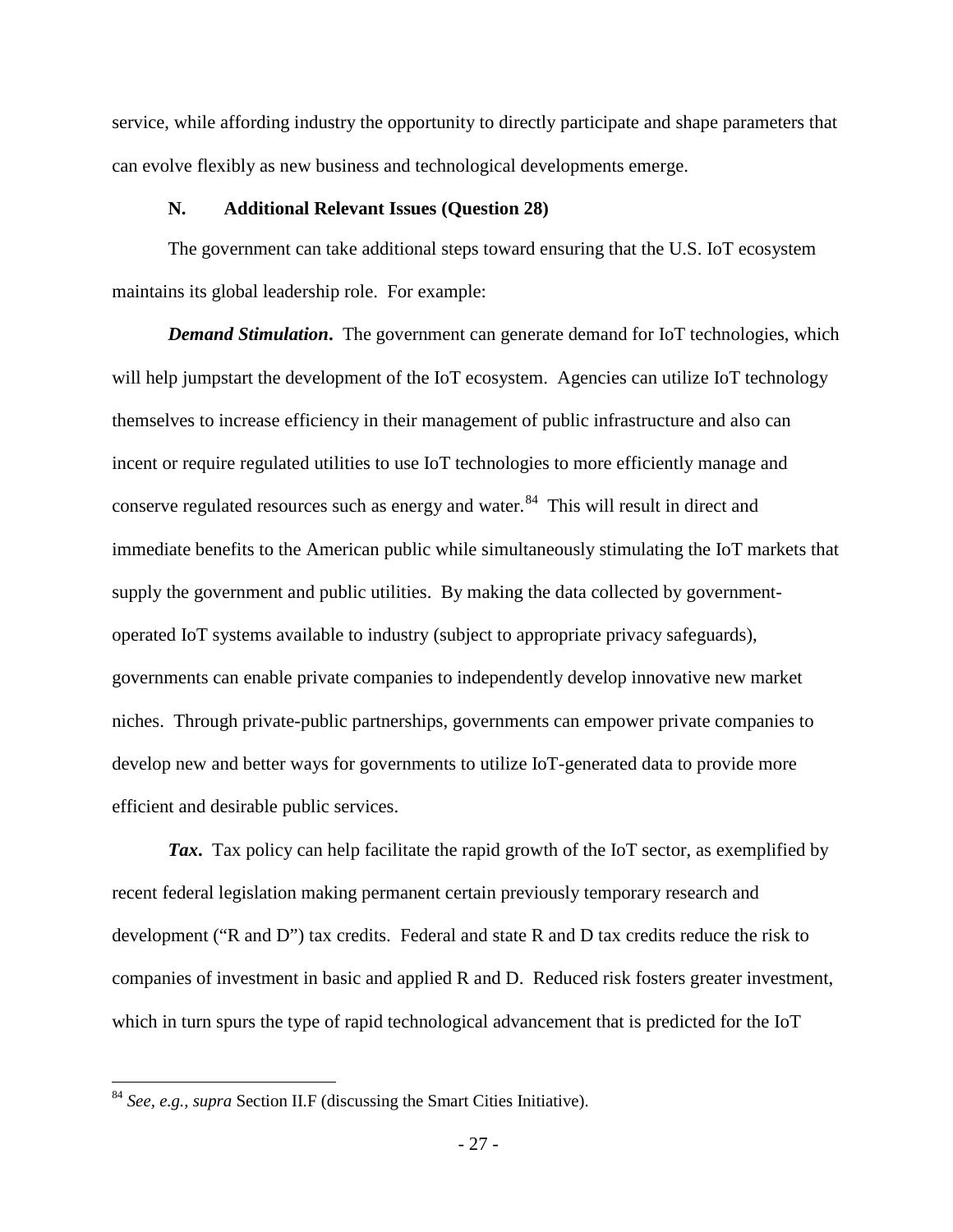sector over the next decade. The U.S. government took a strong step in the right direction when it expanded and made permanent the federal R and D tax credit in December 2015.<sup>85</sup> However, there remains room for improvement. In addition, more attention needs to be given to the unintended consequences of tax policies on the IoT market. Tax laws should foster IoT innovation rather than providing disincentives to the continued rapid deployment of the IoT, which should be driven by competition and consumer demand.

*Immigration.* Appropriate immigration policies are key to unleashing the potential of the IoT sector. In light of the breathtaking growth expected in this sector over the next decade, it is unlikely that the U.S.'s science, technology, engineering, and math ("STEM") work force will be sufficient to support the sector's rapid expansion<sup>[86](#page-29-1)</sup> unless Congress adopts meaningful reform to the U.S.'s overly restrictive immigration policies. Strategic immigration reforms are needed to encourage U.S.-educated immigrants to remain in the U.S. to build businesses and create domestic jobs, and U.S. immigration policy should proactively promote their participation.

<span id="page-29-0"></span><sup>&</sup>lt;sup>85</sup> Consolidated Appropriations Act, P.L. 114-113 § 1, 114th Cong. (2015) (Protecting Americans From Tax Hikes Act of 2015 was consolidated with the Military Construction and Veterans Affairs and Related Agencies Appropriations Act, H.R. 2029 (2016)). The PATH Act made permanent the R and D tax credit that initially was established in 1981and that has expired and been renewed more than a dozen times since then. The law provides companies with a tax credit of up to 20% of their qualifying research expenditures. The PATH Act also enacted changes to the application of the credit, which increased its effective availability to small and medium-sized businesses. *Id.*

<span id="page-29-1"></span><sup>86</sup> Adams B. Nager and Robert D. Atkinson, *Debunking the Top Ten Arguments Against High-Skilled Immigration*, Information Technology & Innovation Foundation (Apr. 2015), [http://www2.itif.org/2015](http://www2.itif.org/2015-debunking-myths-high-skilled.pdf?_ga=1.42898860.847894678.1456315207) [debunking-myths-high-skilled.pdf?\\_ga=1.42898860.847894678.1456315207.](http://www2.itif.org/2015-debunking-myths-high-skilled.pdf?_ga=1.42898860.847894678.1456315207)